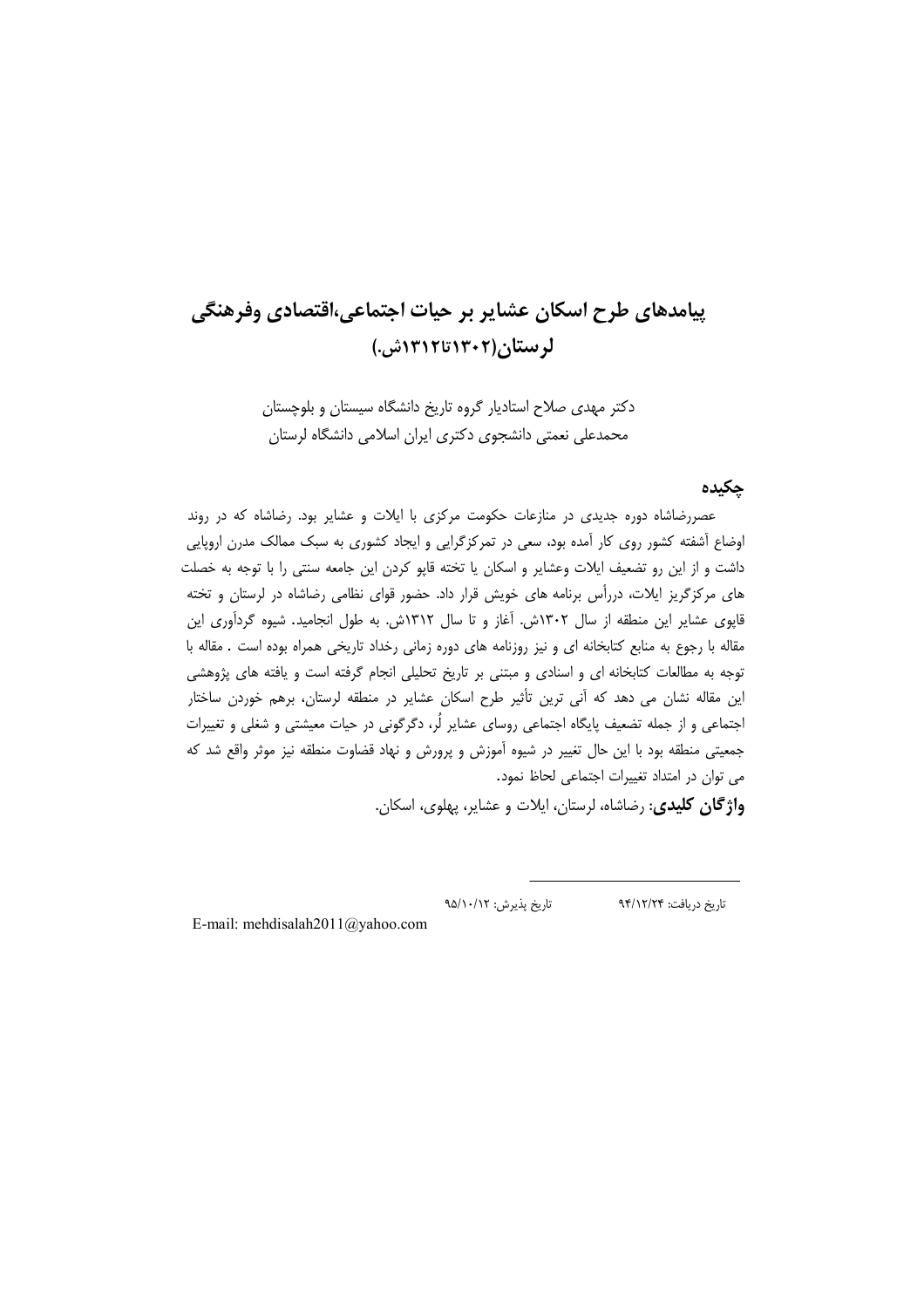#### مقدمه

ایلات و عشایر همواره در طول تاریخ ایران به خاطر ساختار سیاسی- اجتماعی خاص خود، گرایش شدیدی به خودمختاری داشته اند که می توان آنها را دولت هایی کوچک در درون دولت های بزرگ دانست و نوعی استقلال عمل را در چارچوب قدرت دولت در محدوده خود به کار می بردند. به این ِ دلیل حکومت های ایران سعی داشته اند ایلات را به عنوان اصلی ترین رقیب قدرت مرکزی به اطاعت درآورند و یا آنها را نابود سازند.

پس از انقراض حکومت صفویه به واسطه وسعت کشور، فقدان یک ارتش بزرگ دائمی و نفوذ روز افزون قدرت های خارجی وضعف حاکمان قاجاری در کشور نوعی فرهنگ سیاسی پدید آمده بود که مخالف هر گونه تمرکز قوا دردست فرد، گروه یا نهاد خاصی بود.ترس از قدرت ایلات تا برآمدن رضاخان همواره دغدغه اصلی نظام های حکومتگر در ایران بوده است .حکومت ها برای غلبه بر این قدرت از روش های گوناگونی چون پراکنده سازی، کوچ اجباری، رویارو ساختن ایلات با یکدیگر و نظیراًن، استفاده می کردند .با این وجود این اقدامات گاه بر زنده نگه داشتن و بسیج ایلات علیه حاکمان کمک می کرد و نتیجه لازم را نمی داد. با وقوع انقلاب مشروطه ایلات به صورت جدّی تر، به بازیگران اصلی صحنه سیاسی در کشور تبدیل شدند زیرا احزاب در این مقطع زمانی پایگاه های اجتماعی قوی نداشتند که این امر باعث هرج و مرج و زورازمایی میان ایلات وعشایر میشد . علاوه بر این همزمان با وقوع جنگ بین المللی اول، ایلات برای به دست آوردن قدرت بیشتر، تحت نفوذ قدرت های خارجی قرار می گرفتند که باعث تشنج هر چه بیشتر در کشور می شد.در این میان لرستان نیز به خاطر موقعیت خاص و کوهستانی وضعیتی به مراتب آشفته تر داشت.

در اواخر حکومت قاجار اوضاع آشفته کشور محور نگرانی اغلب روشنفکران و عامه مردم بود، خطر تجزیه، کشور را تهدید می کرد و تنها راه جلوگیری از آن، ایجاد حکومت متمرکزی بود که بر دیگر منابع قدرت ًاز جمله ایلات و عشایر تسلُّط یابد .تفرقه و هرج و مرج در کشور اّن قدر به اوج رسیده بود که اهالی مناطق شهر نشین به خصوص در لرستان نمی توانستند در امان باشند. با اوضاع آشفته کشور، مردم طالب دولتی قوی بودند تا آرامش از دست رفته را به کشور باز گرداند .در این زمان بود که رضاخان با استفاده از ضعف سیاسی حاکمیت موجود در کشور و حمایت کشورهای خارجي به ويژه انگليس به قدرت رسيد .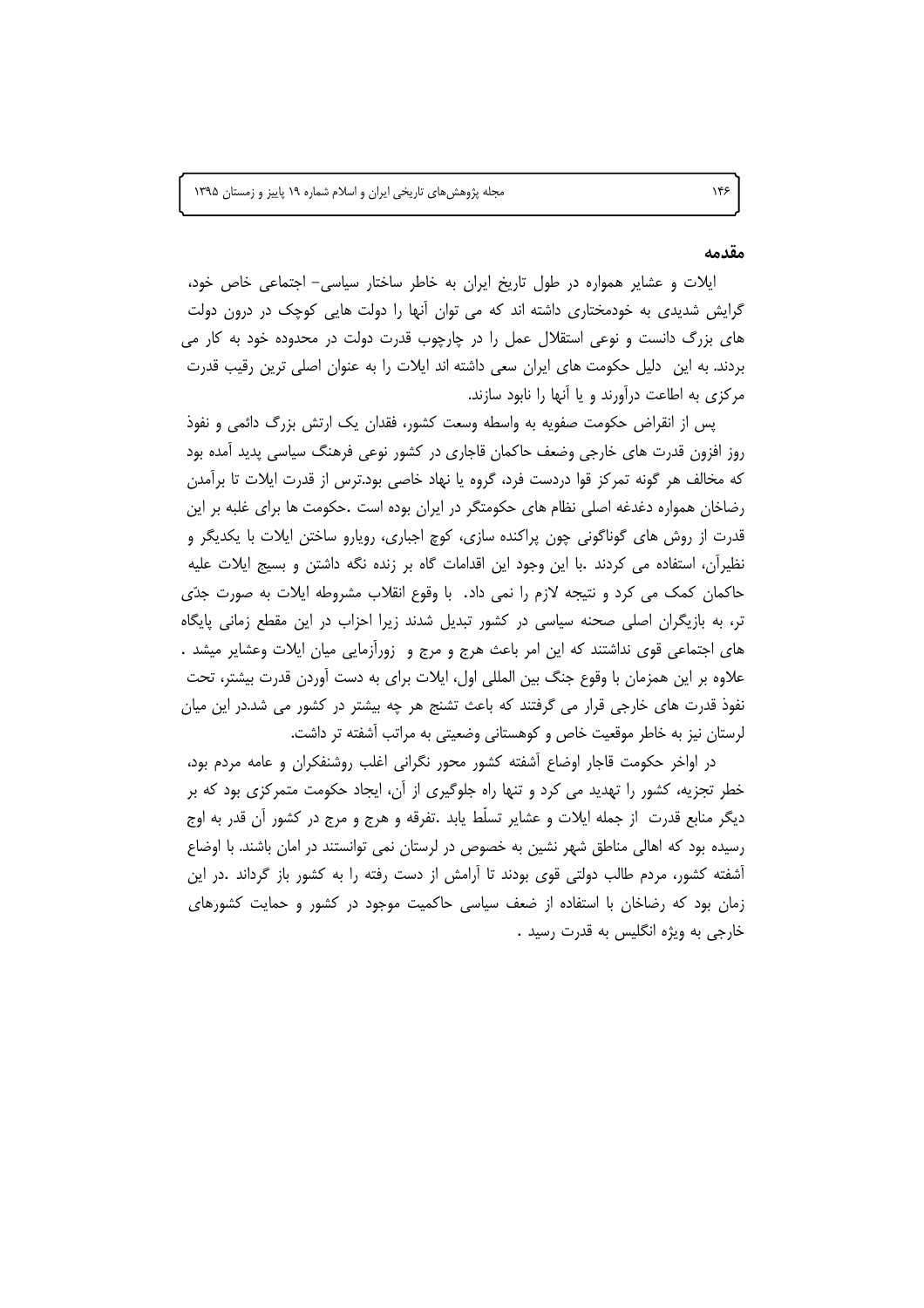به نظر می رسد ایلات و عشایر به عنوان نیروهای گریز از مرکز به عنوان مهّمترین معارض، در مقابل رضاخان قرار داشتند و تا زمانی که وی نمی توانست بر این قدرت های خود مختار غلبه نماید، اهداف وی همچنان بی ثمر می ماند .

ناگفته پیداست که ایل از لحاظ ساختاری به یک واحد اجتماعی گفته می شود که از تعدادی طایفه تشکیل شده و برخی از آنها خود را دارای نیای مشترک می دانند .طوایف درون ایلات به علت هم خون بودن و منافع مشترک از همدیگر دفاع می نمودند .از لحاظ اقتصادی ،اقتصاد ایلات کوچنشین بر پرورش دام استوار بود و به صورت محدود به کشاورزی می پرداختند به طوری که هر خانوار ایلیاتی مصرف کننده بخشی از تولیدات خود بود .در واقع این ویژگی ها باعث می گردید که ایلات مردمی ساده و قانع باشند و به مصرف گرایی و سودجویی علاقه ای نداشته باشند.ایلات و عشایر با سرشت تاریخی ایران عجین شده اند و اگر چه اقتدار سیاسی آنها در عصر رضاشاه خاتمه یافت اما این امر با توجه به اقدامات انجام گرفته حکومت پهلوی و مقاومت سرسختانه ایلات و عشایر در برابر شیوه ها و سیاست های نوین دولت پهلوی دستاوردهای مورد نظر حکومت وقت در این طرح عظیم ناچیز و فاقد تناسب بود .این مقاله درصدد پاسخ به این سؤال اصلی است که اقدامات نظامی دولت پهلوی اول چه تاثیری بر اوضاع اجتماعی لرستان نهاد؟ گرچه به نظر می رسد هدف از اسکان عشایر، رفاه وپیشرفت اهالی منطقه و منافع ملی و سیاسی مدّ نظر حکومت بود،اما چون اقدامات عملی دولت به وسیله افراد غیرمتخصص و در حالت زور و اجبار و دور از ابعاد کارشناسی به اجرا درآمد،آثار زیانباری در زمینه های مختلف اجتماعی بر زندگی اهالی لرستان داشت و زمینه شکست آن را بعد ازسقوط رضاشاه فراهم آورد .ناآشنایی عمّال رضاشاه به ویژه نظامیان، به عنوان مجریان طرح اسکان از جامعه سنتی و فرهنگ بومی مردم منطقه،همراه با اقداماتی چون سرکوب نظامی، تفرقه افکنی، اعدام، تبعید و تغییر در شیوه معیشت عشایر و تضعیف سلسله مراتب اجتماعی عشایر لرستان باعث تغییراتی مهمی در ساختار اجتماعی چند صد ساله مردم منطقه گردید

#### ييشينه يژوهش:

حیات اجتماعی ایلات و عشایر و تعارض آن با عصر مدرن اگر چه در پژوهش های مختلف در نظر آورده شده است اما این موضوع در جزئیات خود به ویژه در ایران عصر پهلوی، همچنان نیازمند مداقه و تامّل نظر است .پیامدهای اجتماعی تختهقاپوی ایلات و عشایر با توجه به اهمیت و

 $\gamma$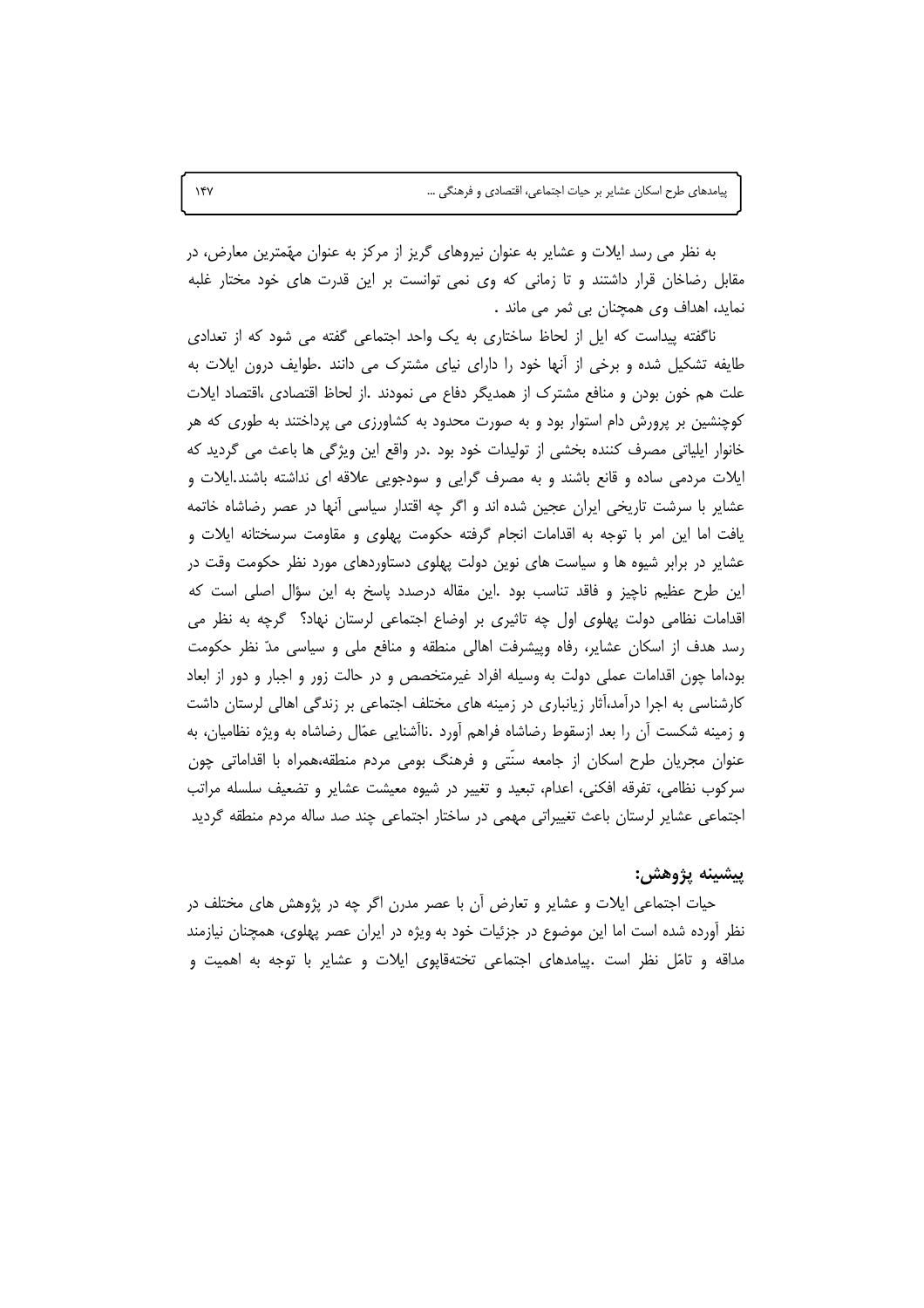مجله پژوهشهای تاریخی ایران و اسلام شماره ١٩ پاییز و زمستان ١٣٩۵

گستردگی آن و نقشی که در ساختار اجتماعی ــ سیاسی کشور داشته است، از نگاه محققان و یژوهشگران دور نمانده، کسانی چون: نفیسه واعظ شهرستانی «سیاست عشایری دولت پهلوی اول»، عزیز کیاوند «سیاست، حکومت و عشایر»، احمد نقیبزاده «دولت رضاشاه و نظام ایلی»، جواد صفی نژاد «عشایر مرکزی ایران و لرهای ایران» و کاوه بیات در«عملیات لرستان» ،اطلاعات متنوّعی در مورد ایلات و عشایر و سیاست عشایری دولت ارائه کردهاند . اما اکثر این پژوهشگران از زاویه تخصص و علاقه خود به این امر نگریسته و تنها برخی از جنبههای متعدّد این طرح را مورد بررسی قرار داده و بیشتر به نقد عملکرد دولت در این زمینه پرداختهاند .نویسندگان خارجی مانند:آبراهامیان در «ایران بین دو انقلاب» و جان فوران در «مقاومت شکننده» نیز در تحقیقات خود به بحث تختهقاپوی عشایر پرداختهاند اما در این تحقیقات، موضوع اسکان عشایر به صورت مستقل انجام نگرفته و در جنب مطالب تاریخی دیگر بدان پرداخته شده است .پژوهش ها و تحقیقاتی که درباب موضوع نگارش یافته است معمولاً بازخوانی عمومی و کلی و یا به موارد خاصی از سیاست های تخته قاپو و اقدامات نظامیان میپردازند .مهمترین اثر در این خصوص به نام«امنیت وانتظامات درلرستان» اثری از رضا اقبالی به محدوده زمانی گستردهای از صفویه تا پهلوی با چنین رویکردی پرداخته است و در قسمتی که به دوره پهلوی اشاره دارد بیشتر به اقدامات امنیتی قوای نظامی دولتی و اقدامات محلَّى مي پردازد واطلاعات جامعي را از اهداف و اقدامات رضاشاه ارائه نميدهد.«شورش لرستان» اثر یدالله ستوده در حالیکه به گفتارهای منظوم چگونگی برخورد قوای نظامی وعشایر می پردازد، نیز دارای نواقص و کاستیهای گفته شده می باشد، .پژوهش های اخیر نیز که در قالب مقالات منتشر شده علیرغم اشاره به اقدامات قوای نظامی پهلوی در طرح اسکان عشایر همچنان از توجه به ابعاد و پیامدهای اجتماعی موضوع غافل مانده اند. ناگفته نماند خصلت های تاریخنگاری در ایلات و عشایر که غالباً فاقد سنت نوشتاری بودند از دلایلی است که پژوهش های ذکر شده را در بررسی دقیق مسائل تاریخ اجتماعی لرستان ناکام می گذارد از این رو این مقاله با توجه به منابع موجود، أثار و تبعات اجتماعي طرح تخته قاپو كردن عشاير را در لرستان مورد بررسي قرار مي دهد .

۱- نگاهی به وضعیت اجتماعی لرستان ٍ قبل از سیاست تخته قاپوی عشایر لرستان تا قبل از تسلط قاجاریه منطقه ای تقریباً امن بود، ولی در نتیجه لاقیدی پادشاهان قاجاری و سستی حکام آنها در لرستان اوضاع این منطقه به نا امنی کشیده شد . به طوری که دیگر هیچ كارواني بدون محافظ جرأت عبور از لرستان را نداشت و بيشتر كاروانها خود را تحت حمايت خان يا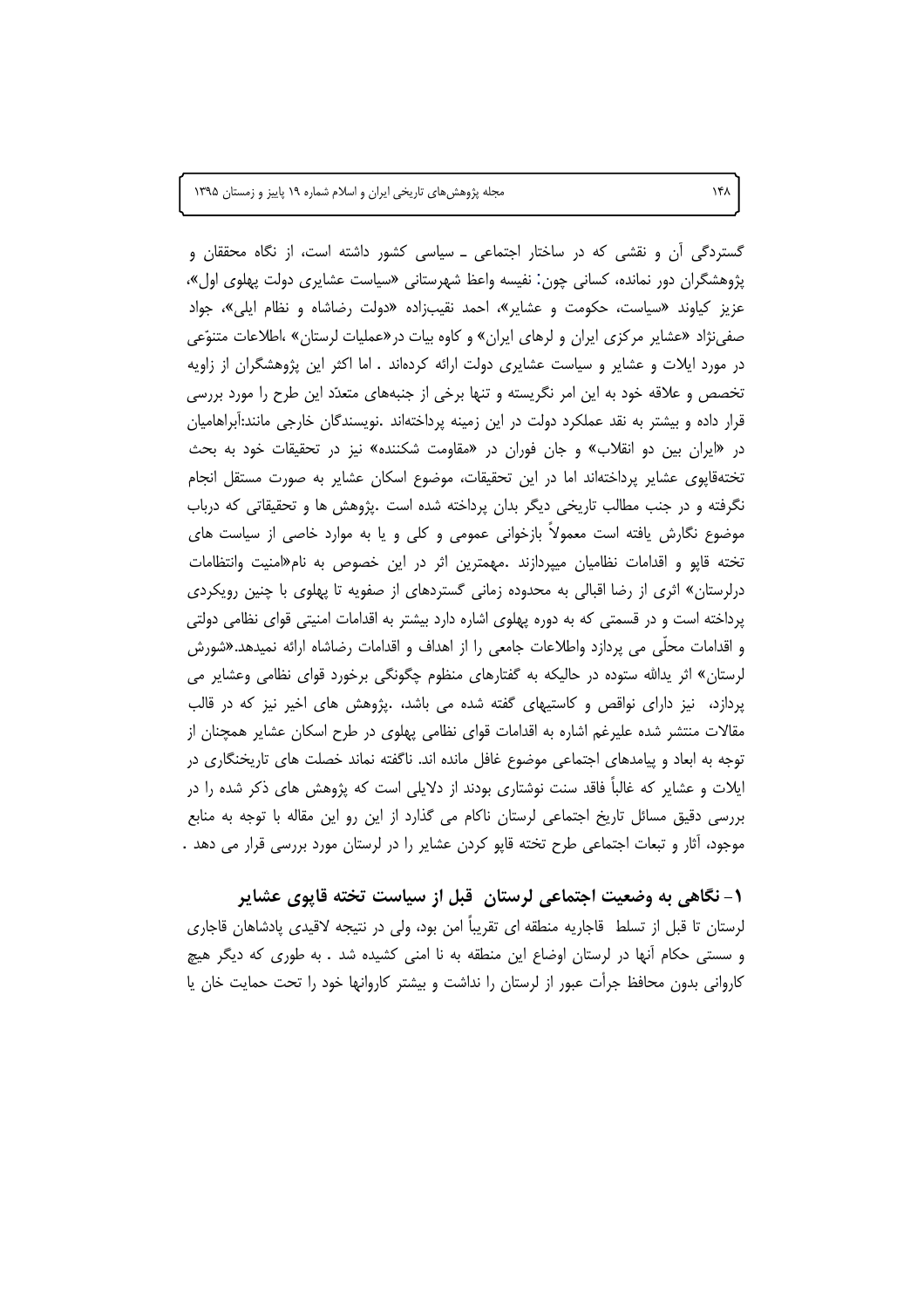طایفه ای در می آوردند. (والیزاده معجزی، ۱۳۸۰: ۵۷۰–۵۷۱) بارن دوبد در سفرنامه اش درباره اوضاع آشفته دربار قاجار می نویسد: «کسی به شیوه ترقی تدریجی و یا به واسطه لیاقت شخصی به مدارج عالی نمی رسد بلکه غالبا از طریق الطاف و زد و بندهای درباری به چنین مقام هایی دسترسی پیدا می کنند.»(دوبد، ۱۳۸۸: ۳۹۵–۳۹۶) لازم به ذکر است حکومت های مرکزی از دوره صفویه تا قاجار با رقابت و اختلاف افکنی بین ایلات و تشکیل ایلات جدید مانند :ایل شاهسون در دوره صفویه و ایل خمسه در دوره قاجاریه سعی در مهار قدرت ایلات داشتند. (احمدی، ۱۳۸۲: ۶۴–۶۷) لرستان نیز از این اختلاف افکنی های حکومت مرکزی بر کنار نبود.

از لحاظ سیاسی ـ اجتماعی لرستان دراین زمان به ایلات، طوایف وتیره های مختلف مانند ایل بیرانوند و بالاگریوه تقسیم می شدند . از لحاظ ساختاری سلسله مراتب ایل از بالا به پایین عبارت بود از خان \_ کدخدا \_ ریش سفید و سرپرستان خانواده ها، در رأس هرم قدرت سیاسی، خان قرارداشت که در حیطه خود دارای قدرت زیادی بود و بسیاری ازکارهای مربوط به ایل ازجمله ازدواج، جنگ وصلح، قضاوت، تاریخ کوچ و نظیراًن از اختیارات وی بود.(خدابخشی، ۱۳۸۴: ۴۳) زندگی اجتماعی مردم لرستان چه شهری و چه صحرانشین روی خودسری و هرج ومرج و ملوک الطوایفی سیر می کرد و بر اثر ضعف حکومت مرکزی و عدم تسلّط برمنطقه لرستان و استیلای جهل و نادانی و اصول متداول أن وقت، در زندگی جمعی رابطه ای وجود نداشت . دعاوی بین مردم، بیشتر اوقات از طریق کدخدامنشی و ریش سفیدان محلی به صلح خاتمه پیدا میکرد که گاه در دعاوی مربوط به اموال منقول مردم، کاربه گروکشی یا قسم خوردن می انجامید. (رشیدیان، ۱۳۸۱: ۱۴۹–۱۵۰) درمورد تعلیم و تربیت درمنطقه باید گفت تا سال ۱۳۰۳ش. وضع فرهنگ و تعلیم و تربیت منطقه به صورت مکتب خانه و در مراحل عالیتر به اخذ تعالیم دینی و کسب دانش از محضر روحانیون و علماء وقت منتهی می *شد.(همان، ۱۴۱)* 

مناطق عمده شهرنشینی در لرستان در اواخر حکومت قاجاریه دو شهر بروجرد وخرّم آباد بود . شهر بروجرد از جمله شهرهای شمال لرستان است که از دیر باز مردم آن با کشاورزی آشنا بوده و در کنار کوه نشینان دامپرور زندگی میکردند. این شهر به علت آب و هوای خوب همپای دیگر شهرهای ایران رشد کرده است . ولی شهر خرّم آباد با بروجرد فرق می کرد زیرا خرّم آباد شهری بود تحت نفوذ کوچ نشینان و رونق و رشد آن سخت زیر نفوذ ایلات لرستان بود چنانکه به هنگام کوچ عشایر به گرمسیر، این شهر خلوت می شد و سکوت اًن را فرا میگرفت. (افشار، ۱۳۸۲: ۳۶) در اواخرحکومت قاجار و همزمان با جنگ جهانی اول اغلب مناطق مختلف کشور به دلایل عواقب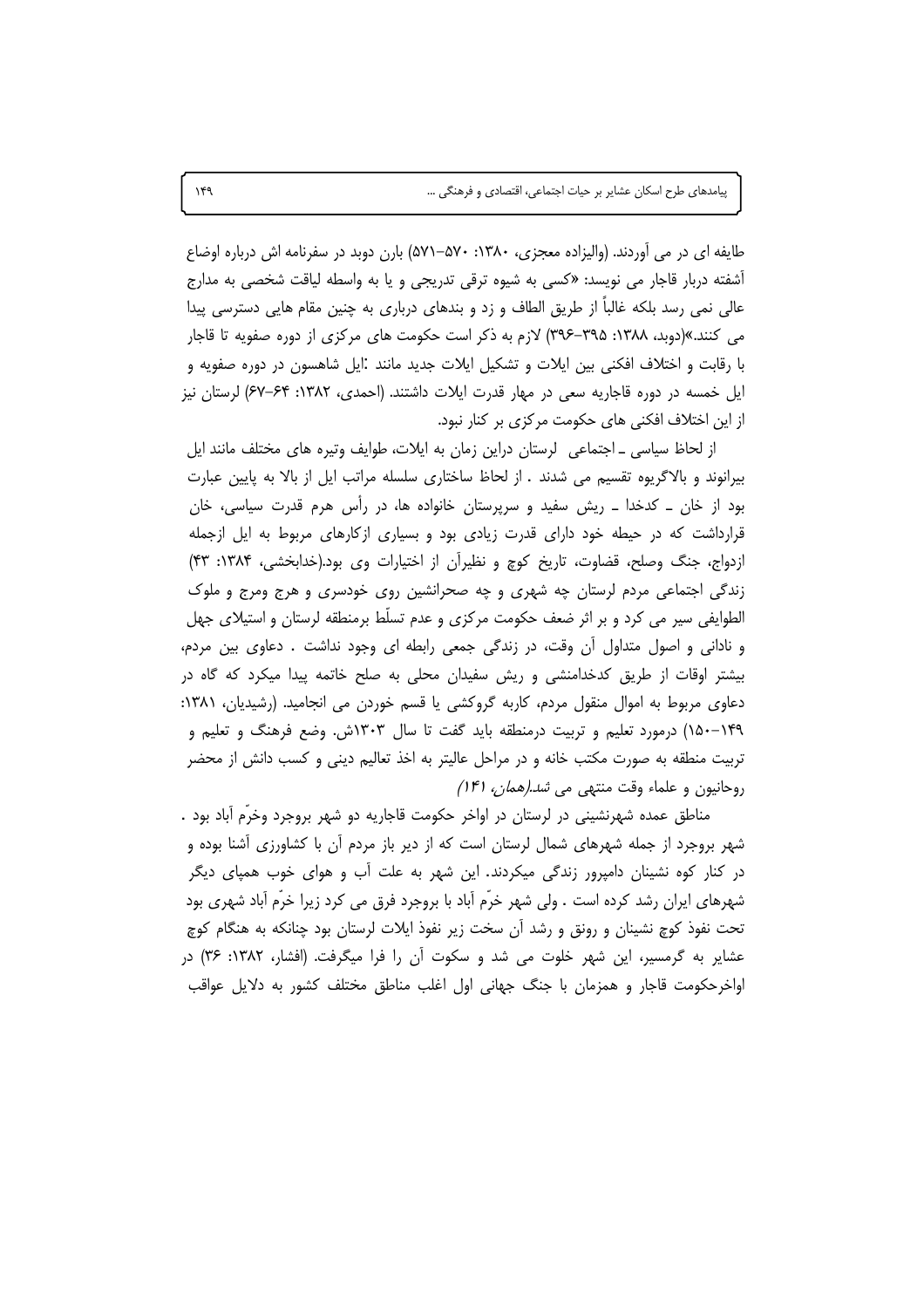ناشی از جنگ و نبودن یک دولت متمرکز قوی، دچار هرج و مرج و تفرقه بود .در طی این سالها حکومت مرکزی پکباره از میان رفت و زعمای محلی و ملّاکان و خوانین ایلات و عشایر و دیگران توانستند استقلال واقعی خود را فاش كنند.(لمبتون، ۱۳۶۲: ۳۵۵) لرستان نیز از این هرج و مرجها بی نصیب نماند و ایلات لرستان نیز با استفاده از موقعیت به دست آمده دست به تاخت و تاز در مناطق اطراف زدند . حوزه نفوذ برخی از ایلات لرستان به صورت زیربود.

> حوزه نفوذ ایل بیرانوند :نواحی بروجرد، اراک و ساوه  $-$ ٢– حوزه نفوذ ایل حسنوند .نهاوند و ملایر ۳– حوزه نفوذ ایل کاکاوند و دلفان :کنگاور، تویسرکان و همدان

۴– حوزه نفوذ ایل بالاگریوه :شوش، دزفول و قسمت های عرب نشین حاشیه جنوبی. (خدابخشی، ۱۳۸۴: ۹۱)

همزمان با اوضاع آشفته کشور و منطقه لرستان، نشریات نیز گزارشاتی در مورد دست اندازی ایلات لرستان به مناطق اطراف میدهند . برای مثال می توان به گزارش روزنامه مجلس درمورد دست اندازی ایلات لرستان به مناطق شمالی لرستان اشاره کرد. (روزنامه مجلس، ۱۳۲۹: سال چهارم، شماره۱۱۷–۱۲۹) دست اندازی و تعدّی ایلات لرستان فقط محدود به خارج از منطقه نبود، بلکه وضعیت زندگی برای اهالی شهرنشین نیز بسیار سخت بود. ایلات و عشایر در هنگام پیلاق و قشلاق کردن با گله های خود از میان اراضی و باغات شهرنشینان گذشته وآنها را نابود می کردند. (رشیدیان، ١٣٨١: ١٨) نا امنى و هرج ومرج به حدى رسيده بود كه اهالى شهر خرَّم آباد چند بار قصد ترك شهر را داشتند ولی کسانی مانند سران والیزاده و چاغروندها که افرادی با نفوذ بودند آنها را از این کار بازداشتند و به آنها گفتند که قوای نظامی به زودی به سوی خرّم آباد حرکت کرده و آنها را نجات می دهد. (والیزاده معجزی، ۱۳۸۰: ۵۷۰–۵۷۱) در بروجرد نیز وضعیت بهتر از این نبود به طوری که سران ایلات از کاروان های تجاری باج می گرفتند. (ادموندز، ۱۳۶۲: ۱۰۳) خودسری ایلات و طوایف لرستان در اواخرحکومت قاجار باعث شده بودکه حکّام قاجاری توانایی ورود به خرّم آباد را نداشته باشند و هر طايفه در منطقه نفوذ خود كاملاً خودمختار باشد . (امان اللهي بهاروند، ١٣٩١: ۶۷) نا امنیها و درگیریها در اواخر حکومت قاجار در لرستان به حدی رسیده بود که وقتی ویلسون انگلیسی در زمان جنگ جهانی اول به لرستان سفر میکند می نویسد: «در لرستان نظم و ترتیبی وجود ندارد

 $\lambda \Delta$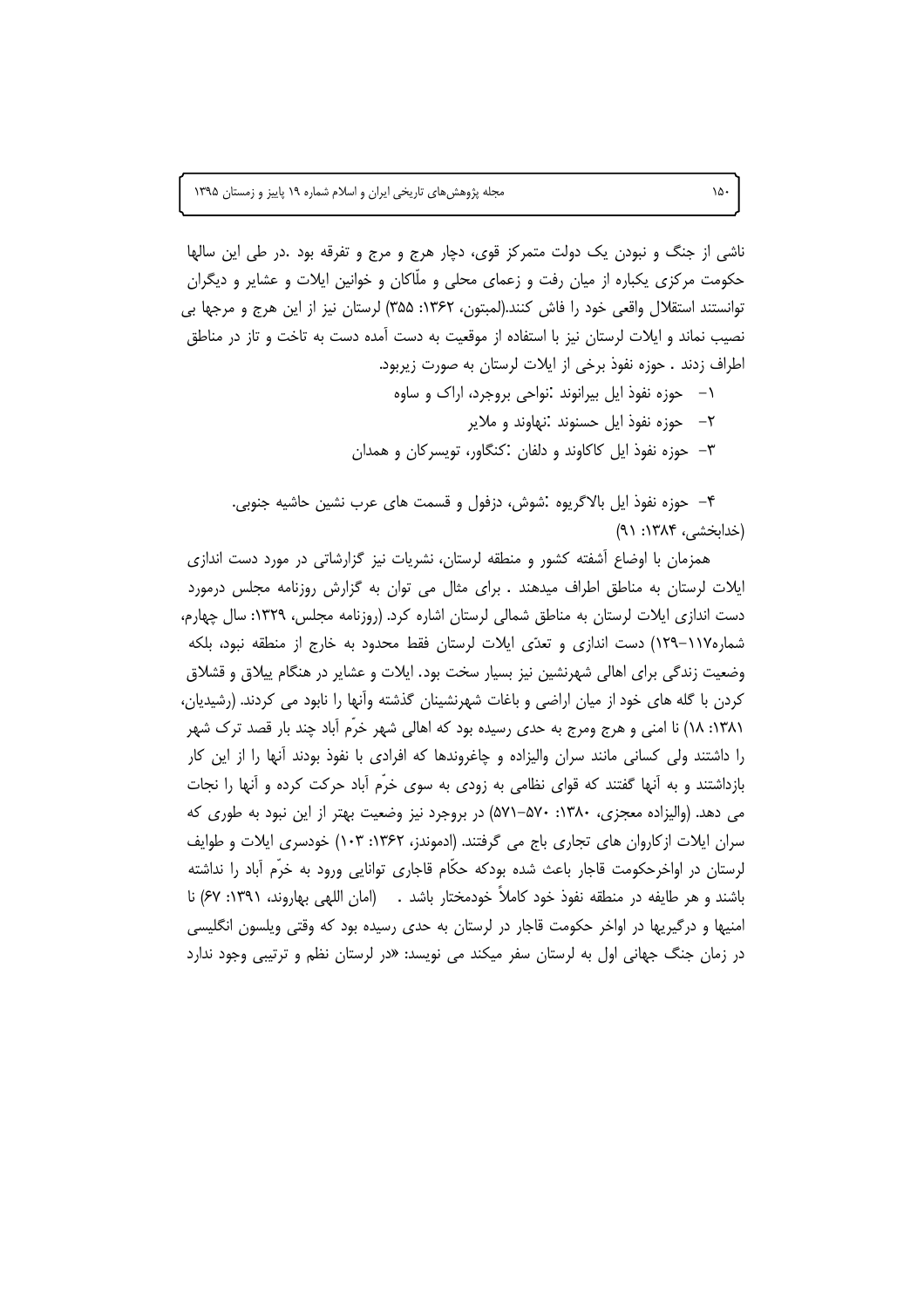که انسان بتواند روی آن بنایی بسازد .فعلاً در این نواحی اعتماد و اطمینان در میان نیست، گذشته آن افتخاری ندارد و برای آینده آن امیدی نیست...». (ویلسون، ۱۳۷۴: ۱۰۲)

لازم به ذکر است رضا شاه افکار غیرمتعارفی در مورد ایلات و عشایر در ذهن داشت و بر این اعتقاد بود: «قبایل، وحشیانی ناهنجار، سرکش، غیر مولَّد و بی سواد هستند که در وضع طبیعی بدوی باقی مانده اند.» (اَبراهامیان، ۱۳۸۹: ۱۷۶) به طوری که در مورد آنها گفته بود: «اصول چادر نشینی و صحرا نوردی و خانه بدوشی باید با ایران وداع بگوید ایلات و قبایل بلا إستثناء چه بخواهند و چه نخواهند محکوم و مجبورند که آستانه مدرسه را ببوسند و از درب خروج مدرسه وارد صحنه زندگی و عمل شوند.»(دیلمی معزی، ۱۳۷۸: ۳۲–۳۳) اولین اقدام عملی رضاشاه در جهت از بین بردن ملوک الطوایفی و ایجاد تمرکز در کشور، به وجود اّوردن ارتشی منظم بود که به نیروی ایلات و عشایر متکی نباشد.(قراگوزلو، ۱۳۸۳: ۳۸) این ارتش از ارکان اصلی حکومت وی بود که اوامر وی را در همه جا به اجرا در می اَورد .کاراًیی و نفوذ ارتش تا حدی بود که جان فوران از آن به نام «استبداد نظامی» یاد میکند. (فوران، ۱۳۸۶: ۳۳۰)

۱- اهمیت لرستان درطرح اسکان و تخته قاپو

با وجود ناامنی و دشواری های موجود ، لرستان در منطقه ای راهبردی قرار داشت و از اهمّیت ویژه ای نزد رضاشاه برخوردار بود. دلایل اهمیت منطقه لرستان را در طرح تمرکزگرایی رضاشاه را میتوان به چند دسته تقسیم نمود:

نخست، از لحاظ امنیتی؛ زیرا لرستان به علت کوهستانی بودن و دوری از مرکز حکومت با توجه به خصلت جنگجویی و سرکشی اهالی آن، یکی از متمرّدترین ولایات ایران بود .به ویژه بعد از مرگ کریم ـ خان زند و ضعف حکومت قاجار در تأمین امنیت، اوضاع منطقه بسیار گسسته بود و ایلات متعدّد منطقه لرستان، مناطق مختلف همجوار را از خوزستان تا اراک درحوزه نفوذ خود قرار داده بودند.(دوبد، ۱۳۸۸: ۴۲۲ و نفیسی، ۱۳۴۵: ۲۷)

دوم، لرستان از نظر راه ارتباطی دارای اهمیّت بسزایی بوده؛ به طوری که دو شاهراه شمال ـ جنوب و شرق به غرب از این منطقه عبور می کرده است. (ایزد پناه، ۱۳۸۴: ۷) در این زمان که رضاشاه به قدرت رسیده بود اهمَیت لرستان و راههای آن بیشتر شده بود؛ زیرا خوزستان در این زمان تحت تسلَّط شیخ خزعل بود و سرکوب وی بدون عبور از لرستان غیر ممکن بود .رضاشاه خوب میدانست که خود مختاری شیخ خزعل مهمترین مانع در راه تمرکزگرایی کشور می باشد و تا زمانی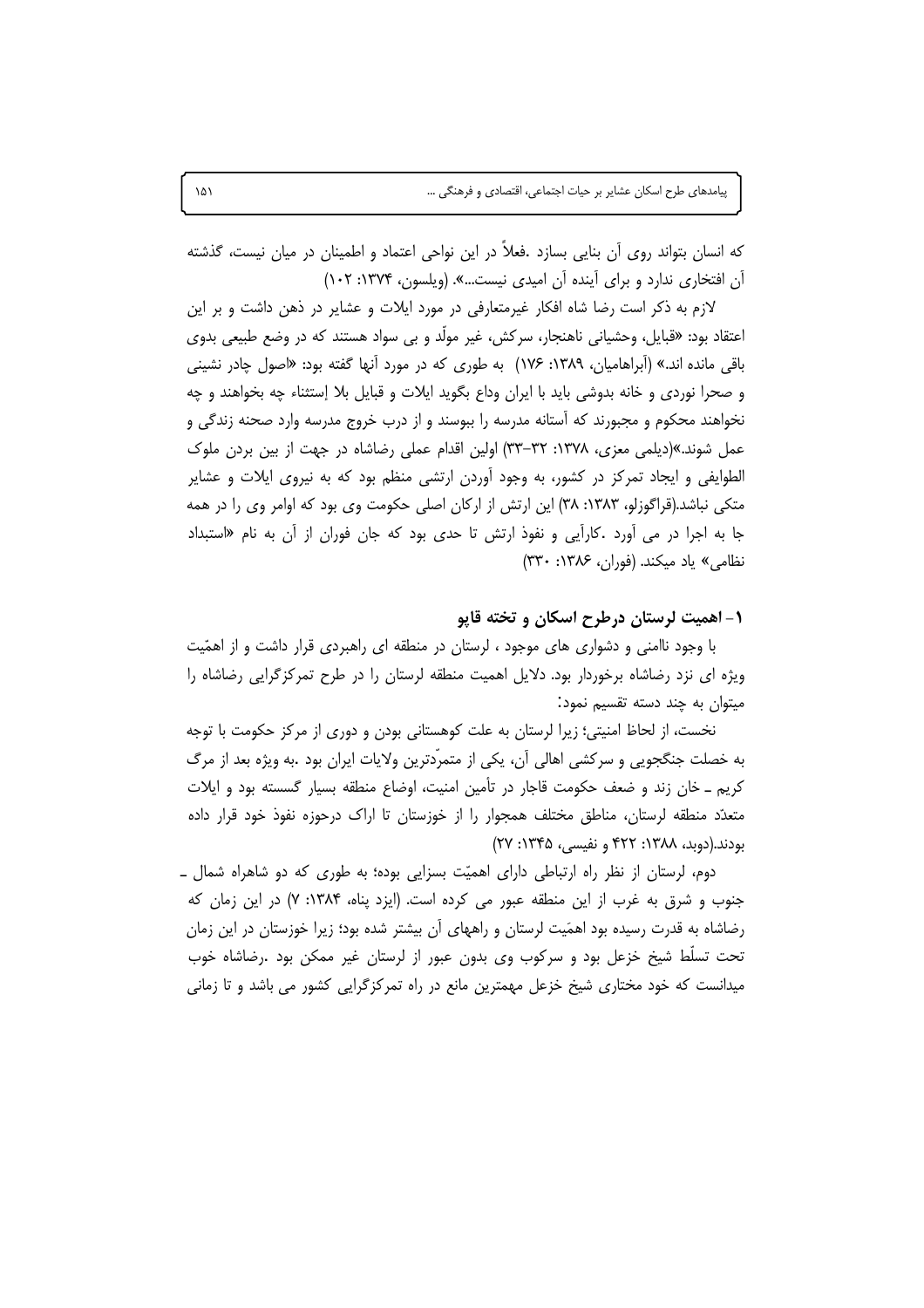مجله پژوهشهای تاریخی ایران و اسلام شماره ١٩ پاییز و زمستان ١٣٩۵

که خزعل تسلیم نمیشد، تمرکزگرایی درکشور معنایی نداشت . بنابراین نخستین اقدام او برای این کار تصرّف لرستان بود زیرا لرستان راه عبور به خوزستان بود. (غنی، ۱۳۷۸: ۳۷۵) عبور از لرستان أنچنان اهمیتی برای رضاشاه داشته که در یادداشت هایش، عبور از این منطقه را به هفت خان رستم تشبیه کرده و می گوید که ستونهای لشکرش باید از میان مشکل ترین راهها و شجاع ترین مردم عبور کنند تا بتواند ملوک الطوایفی را از بین برده و کشور متمرکزی را به وجود آورد. (بصری، ۱۳۳۵: ۵۴–۵۵) رضاشاه مجبور بود که برای خاتمه دادن به ملوک الطوایفی با دادن تلفات و قربانی بسیار این خطه رادر جهت تمركزگرايي فتح نمايد.(رضاشاه، ١٣٠٣ش.: ١٢)

سوم، اهمّیت این منطقه از لحاظ اقتصادی بود؛رضاشاه در نظر داشت لرستان و خوزستان دو ایالت مهم کشور را با توجه به داشتن معادن فراوان و موقعیت استراتژیک و قرار داشتن در حوزه نفوذ قرارداد دارسی، از دست خوانین متعدّد آن خارج کرده و بعد از این سنگر (لرستان)، به خوزستان حمله برده و آن را تصرف نماید.(والیزاده معجزی، ۱۳۸۲: ۲۳–۲۴)

از طرف دیگر انگلیس وجود ایلات و عشایر را مانع اهداف استعمارگرایانه خود میدانستند، زیرا ایلات و عشایر باعث ناامنی در جاده های ارتباطی میشدند .این جاده ها اهمیت زیادی برای نقل و انتقال کالاهای صادراتی سرمایه داران خارجی داشت . دیگر اینکه عشایر حدود یک سوم جمعیت کشور را تشکیل می دادند آنها به خاطر زندگی ساده ای که داشتند نمی توانستند به صورت مصرف كننده كالاهاى خارجى درآيند. بنابراين استعمارگران موافق تخته قايوى عشاير بودند.(امان اللهى بهاروند، ۱۳۷۴: ۲۳۶) به طور کلی میتوان گفت اهمّیت این سرزمین نه تنها ایجاد تمرکز در کشور، بلکه می توان گفت که موقعیت این منطقه در اقتصاد کلان مملکت، نقش راهبردی داشت .

#### مراحل انجام اسکان ایلات و عشایر در لرستان

مرحله اول؛ تضعيف قدرت ايلات وعشاير، ايجاد اختلاف و ازبين بردن سران عشاير. در روند اسکان عشایر و خلع ید از آنها اقدامات نظامی خواه ناخواه بر جنبه های اجتماعی و نیز هرم سیاسی ایلات و عشایر تأثیر بسزایی نهاد .در گام نخست تضاد سیاسی و اجتماعی فاحشی میان گروههای مختلف ایلات لر و نیز جماعت یکجا نشین و کوچ نشین و حتی سران ایلات در گرفت که ریشه و منشأ آن در حقیقت اقدامات نظامی دولت بود و در گام بعدی تضعیف روسای ایلات و عشایر و سران أنها هرم اجتماعی ایلات و عشایر را دگرگون ساخته و وفاداری اجتماعی أنها را در قالبي شناخته شده تضعيف نمود.

 $\lambda \Delta \Upsilon$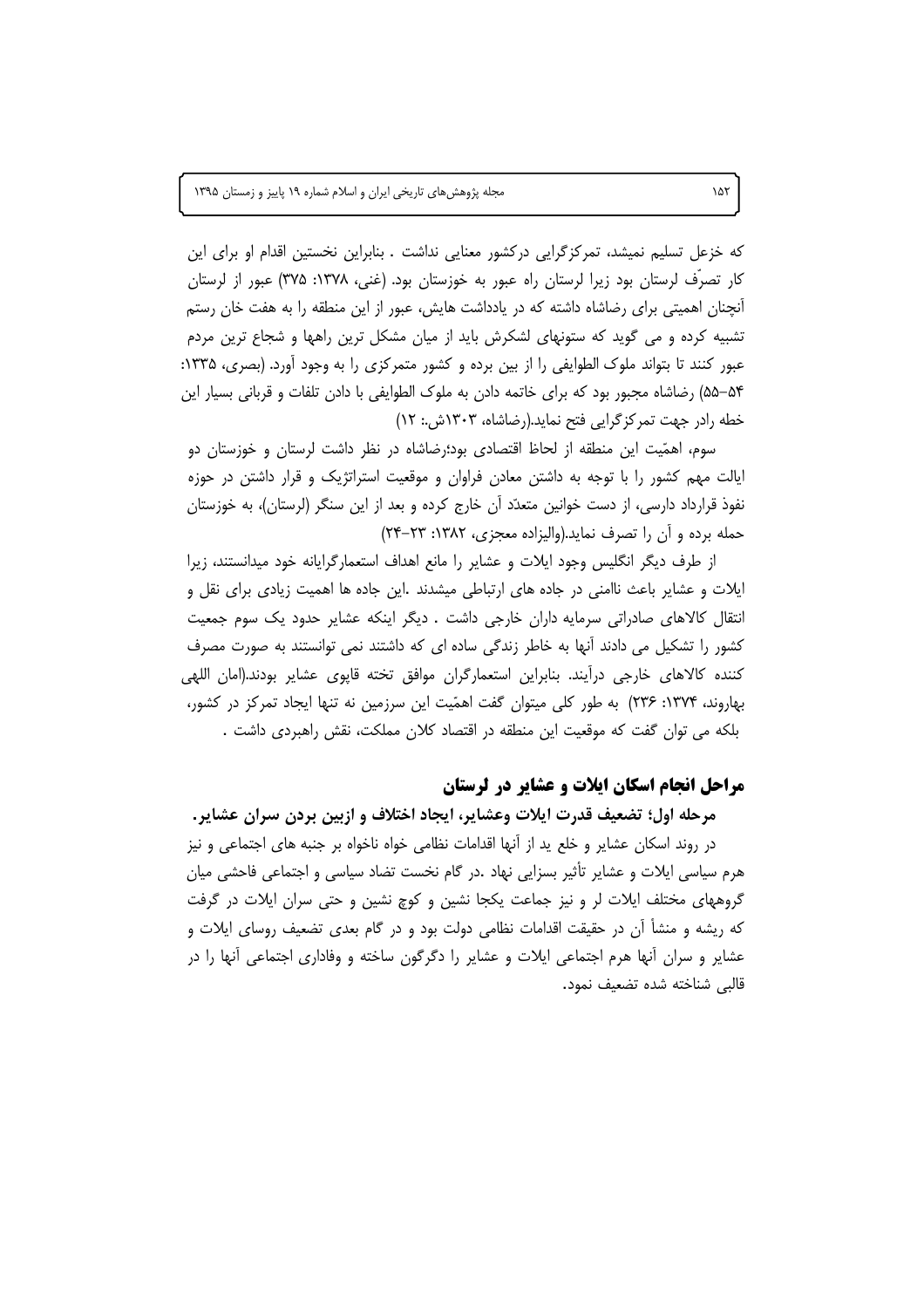به هر ترتیب رضاخان برای توسعه نفوذ خود، از بین بردن قدرت ایلات و عشایر را بسیار جدی گرفته بود تا آنها را خلع سلاح کند و خطر عشایر را برای همیشه از بین ببرد.(مکی، ۱۳۲۴: ٣٨) بنابراين سپهبد امير احمدى فرمانده لشكر غرب با قواى نظامى در پاييز سال١٣٠٢ش. به طرف خرَّم أباد حركت نمود قواي نظامي بعد از چند مرحله زد و خورد با ايلات و عشاير در بين راه سرانجام در نزدیکی شهر خرّم آباد در محلی به نام تنگ زاهد شیر، با نیروهای عشایری مواجه شدند .قوای نظامی توانست با استفاده از سلاح های مدرن نظیر توپ، مسلسل و همچنین از سربازان آموزش دیده بر قوای عشایری غلبه پیدا کنند و پس از سه روز وارد خرم آباد شوند و ایلات شکست خورده به طرف جنوب گریختند .(امپراحمدی، خاطرات، ۱۳۷۳: ۲۰۵–۲۰۸) امیر احمدی در بدو ورود به شهر خرَّم آباد حکومت نظامی اعلام کرد و تمام اختیارات را در دست حکام نظامی قرار داد .فرماندهان ارتش به بهانه مالیات گرفتن و برآوردن احتیاجات قوای نظامی اموال و ناموس مردم را مورد تعرض قرار دادند و با استفاده از شکنجه و زندانی کردن بسیاری از آنان را از بین می بردند این اقدامات باعث رنجش و عذاب اهالی شده و کینه نظامیان و اقدامات ظالمانه آنها در دل مردم نشست.(بیات، ۱۳۷۳: ۲۰۳ و امیراحمدی،خاطرات، ۱۳۷۳: ۱۶۴)

در بدو ورود نیروهای نظامی به لرستان به نظر می رسید که همه افراد ساکن در لرستان در مقام مقاومت و مخالفت در برابر نیروهای نظامی برآیند، در حالی که اهالی لرستان اعم از شهری و عشایر هر کدام با توجه به ساختار اجتماعی متفاوت خود در برابر نیروهای نظامی متناسب با اهداف خویش واکنش های متفاوتی نشان دادند .شهرنشینان لرستان ( بروجرد و خرم أباد) که قبلاً به خاطر قدرت گیری بیش از حد ایلات و عشایر منافع سیاسی، اقتصادی، اجتماعی و فرهنگی شان در خطر نابودی افتاده بود در همان روزهای اولیه ورود نظامیان به استقبال آنها رفتند و به آنها مانند فرشته نجات خود نگریستند و به حمایتشان پرداختند.

اهالی شهر و سران برخی از طوایف به طور علنی طرفدار هیچ کدام از دو طرف درگیر(قوای نظامی و نیروهای عشایری) نبودند، از معروفترین این افراد می توان به معین السلطنه و شیر محمد خان سگوند اشاره کرد که در حقیقت نقش ستون پنجم را ایفا می کردند زیرا آنها سیاست دوگانه ای در برابر عشایر داشتند آنها بهانه ای برای حمله عشایر به شهر را نمی دادند، ولی قلباً طرفدار نیروهای نظامی بودند و در موقعیتهای مناسب سیاست هایی در طرفداری از نیروهای نظامی دولتی به اجرا می گذاشتند این قبیل افراد از آغاز تهاجمات ارتش رضاخانی به لرستان نقش خود را در گزارش دادن، اعدام، دستگیری و تصرف لرستان توسط ارتش به خوبی ایفا می کرد.(بیات،۱۳۷۳،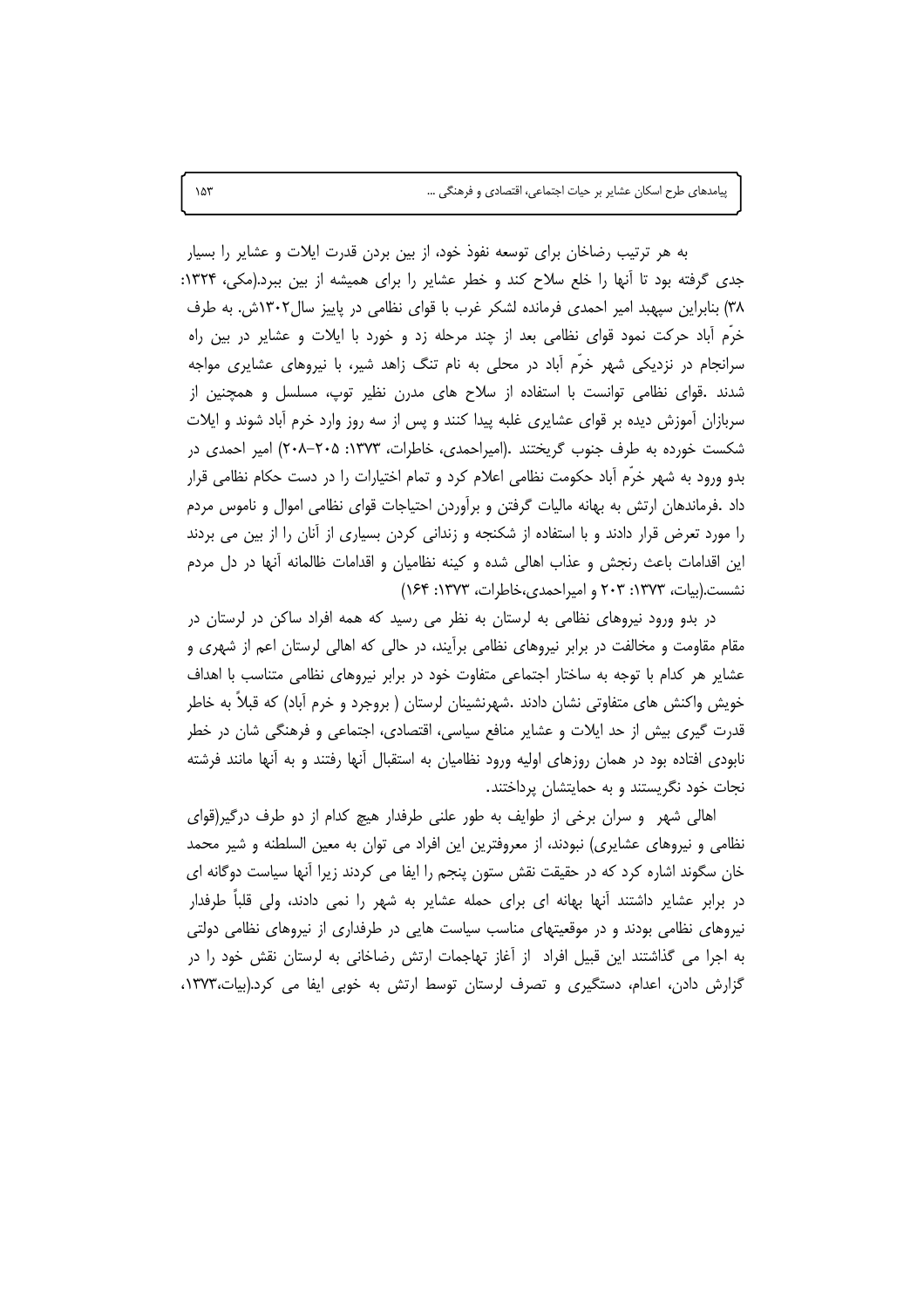٠١٨١–١٨٢) جامعه ايلات و عشاير در اين زمان نيز با توجه به منافع و موقعيت جغرافيايي \_ اجتماعی استقرار خویش هر کدام جهت گیریهای متفاوتی نسبت به ورود قشون نظامی به لرستان داشتند .عشایر بیرانوند به خاطر امتیازات و منافعی که در بروجرد داشتند و همچنین عبور راه تجارتی بروجرد به خوزستان از منطقه استقرارشان، واكنش منفى در برابر قواى نظامى داشتند كه اين امر باعث ایجاد جنگهای خونینی بین دو طرف گردید.

ایلات و طوایف دیگر که در موقعیت جغرافیایی دورتر از قوای نظامی قرار داشتند در ابتدا خواستند تا خود را به نیروهای نظامی نزدیک کرده، امتیازاتی را از آنان دریافت کنند .این سابقه ذهنیتی ایلات برگرفته از سیستم سنتی ارتباط دو جانبه با حکومت های گذشته بود که در قبال كمك ايلات به اين حكومتها، آنها نيز در عوض امتيازاتي خاص به ايلات مي دادند .غافل از آنكه وضعیت سیاسی کشور دگرگون شده بود و با شکل گیری حکومت جدید آنها به دنبال نظام نوینی بودند که دیگر ایلات و عشایر در آن جایی نداشتند.(بهرامی، ۱۳۷۷: ۰۸–۱۰۹)

مهمترین افرادی که به استقبال امیر احمدی رفتند عبارت بودند از : نظر علی خان طرحانی ملقب به امیر اشرف که با کهولت سن به همراه پسرش علیمحمد خان از طرحان به خرم آباد آمده بود، میرزا رحیم خان معین السلطنه نایب الحکومه خرم آباد ،شیر محمد خان سگوند ایلخانی از سگوندهای عالیخانی، دو نفر اخیر در لرستان به منزله وزیران امیراحمدی بودند. مهر علی خان حسنوند ملقب به امیرمنظم که مدتی بعد از راه نهاوند به بروجرد و از آنجا به خرم آباد آمد زیرا راه الشتر به خرم آباد به دلیل استقرار ایل بیرانوند در این منطقه نا امن شده بود.(والیزاده معجزی،۱۳۸۲:  $(5<sup>y</sup>)$ 

خلع سلاح عشایر لرستان در جهت تضعیف قدرت ایلات و عشایربود .این طرح که برای اولین بار در کشور به اجرا درآمد، اقدام مثبتی بود که کفه ترازو را به نفع نیروهای نظامی سنگین تر می کرد. (امیراحمدی، خاطرات، ۱۳۷۳: ۲۱۰) خلع سلاح عشایر و سرکوب و اعدام سران أنها که در رأس و هرم اجتماعی اقوام لُر قرار داشتند را می توان از اولین پیامدهای اجتماعی طرح تخته قاپوی عشایر از نوع جنبه سیاسی آن برشمرد.

البته اهداف مورد نظر این طرح به علت عدم برنامه ریزی صحیح و اطمینان نداشتن از طوایف لَر به این طرح تا سال ۱۳۱۲ش. تقریباً با شکست مواجه شد.(همان، ۲۱۱) رزم آرا به عنوان یکی از مجریان این طرح می گوید: « نتیجه حرکت ستونها، خلع سلاح قسمت عمدهای از لرهای خدمتگذار بود و لكن غائله خاتمه نيافت.»(رزم آرا، ١٣٢٢: ١٨)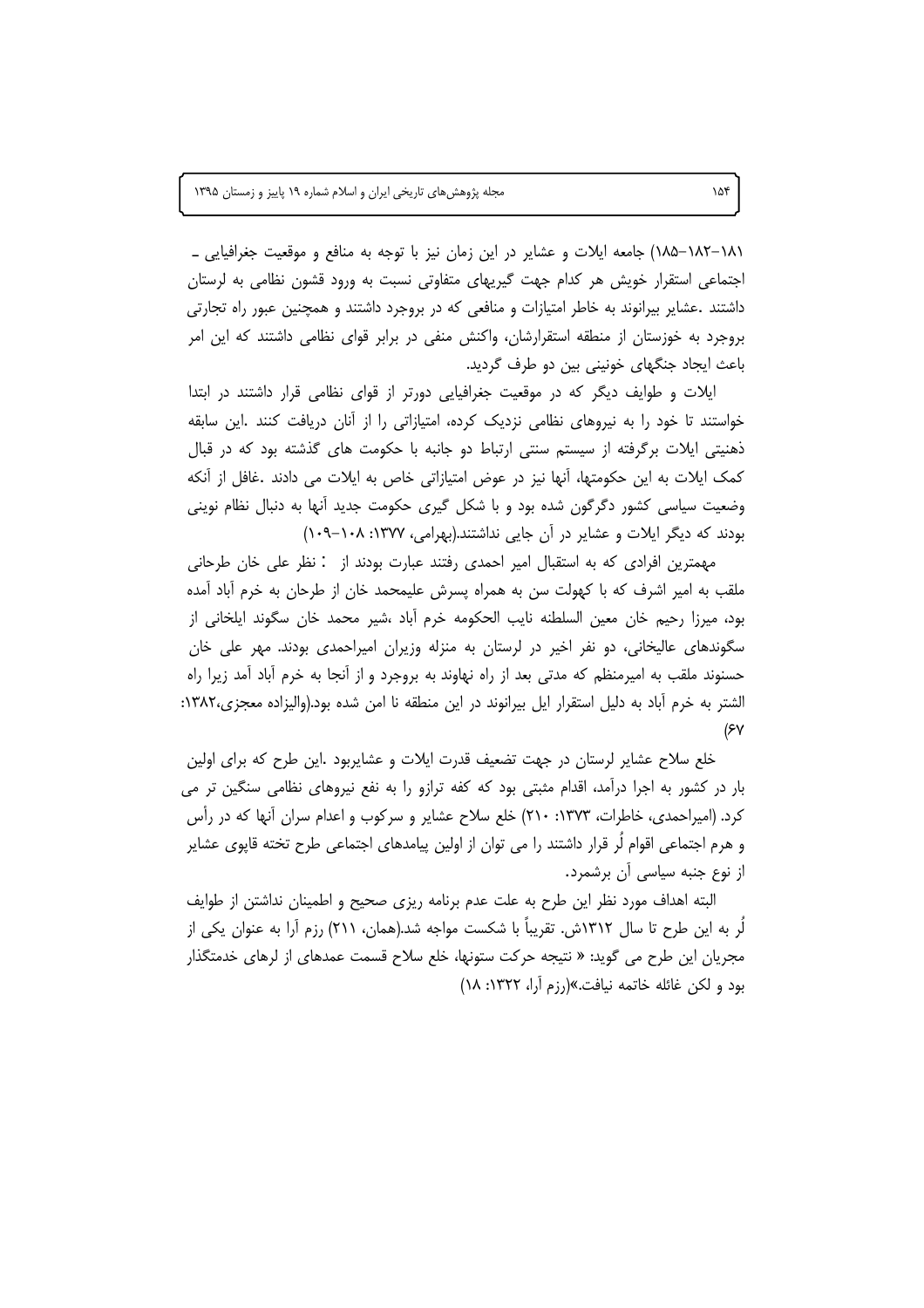مسئله خلع سلاح یکی از پیچیده ترین و مناقشه برانگیزترین طرح هایی بود که حکومت پهلوی در لرستان به اجرا درآورد .علت اصلی مشکلات در اجرای این طرح را باید احساس عدم امنیت جانی و مالی اهالی با توجه به موقعیت زمانی و مکانی دانست که همواره به اسلحه به عنوان ابزاری برای امنیت خود نگریسته اند: «در هر طایفه ای از طوایف لرستان برای حفظ اراضی و املاک و اغنام و احشام خود به اسلحه وقت مجهز گردیده و خود را از حملات متعدیانه داخلی محفوظ می داشتند.»(رزم آرا،۱۳۲۲: ۸) اسلحه نیز به عنوان یک ارزش در نزد اهالی لرستان تلقی می شد.(کیاوند، ۱۳۸۰: ۱۳۳) ولی با تمام فوایدی که اسلحه برای ایلات لر داشت، طرح خلع سلاح به خودی خود یک طرح مثبت در راستای ایجاد امنیت و تمرکزگرایی بود . هدف حکومت از اجرای این طرح حذف قدرت ایلات و طوایف در راستای تمرکز قدرت رضا شاه بود.(مکی،۱۳۲۴: ۶۵) که برای تضعیف و به انقیاد درآوردن ایلات لر صورت می گرفت. خلع سلاح کوچ نشینان ایران برای اولین بار در تاریخ ایران انجام می شد .این امر موجب ضعف اًنها در مقابل حکومت گردید .«اصولاً خلع سلاح يعني تضعيف و گرفتن قدرت از طرف مقابل»(امان اللهي بهاروند، ۱۳۷۴: ۲۴۱)

از دیگر اقداماتی که در جهت خلع سلاح و شکستن قدرت ایلات انجام گرفت استفاده از سیاست تفرقه اندازی بین ایلات بود این سیاست که در طول عملیات های دولتی در لرستان اجرا می شد،برای نمونه باید به تلگرافی که امیراحمدی در مورد چگونگی خلع سلاح به مرکز فرستاده بود توجه كرد .وي در مورد تفرقه افكني بين ايلات مي گويد:« با ايجاد تفرقه موفق شدم نظر ايل سگوند و حسنوند را جلب کرده و از آنها علیه بیرانوندها سود جویم .امیر لشکر می گوید در حمله اخیر به بیرانوندها، بیش از ۱۵۰ نفر از افراد سگوند و حسنوند کشته شدند بی آنکه یک نظامی تلف شود.»(بهبودی، ۱۳۸۵: ۵۶۴) به نظر می رسد این دو ایل سپر بلای قوای نظامی شده اند. سیاست تفرقه افکنی در بیشتر مواقع باعث به وجودآمدن نزاع های دائمی ومشکلات اجتماعی دربین طوایف لَٰر و لک می شد.

قوای نظامی در راستای اهداف رضا شاه که همانا تمرکز قوا و از بین بردن ملوک الطوایفی بود از ایلات و سران آنها استفاده ابزاری می کردند. همچنین در موقعیت های مناسب سران ایلات وعشایر مخالف و موافق دولت که در آینده ممکن بود مایه دردسر قوای نظامی شوند از سر راه خود برمی داشتند . این کار از طریق برپا نمودن دادگاه نظامی دستگیر شدگان و محاکمه و اعدام أنها صورت می گرفت .هدف این دادگاه ها زهر چشم گرفتن از اهالی منطقه بود، پیرو این اقدامات، قوای نظامی در سالهای ۱۳۰۲ و۱۳۰۴ش. به حذف فیزیکی سران عشایر و اعدام أنها مبادرت ورزید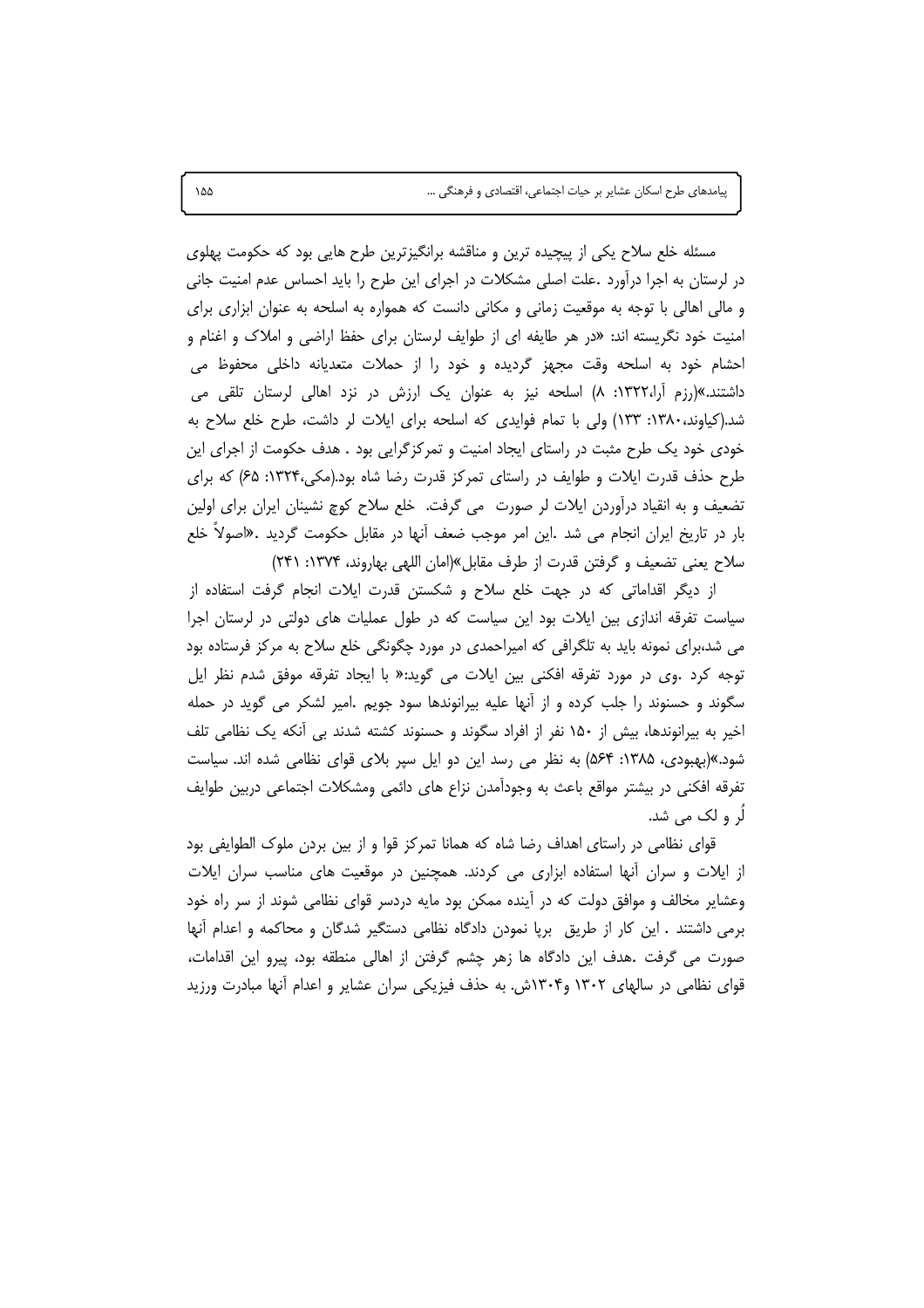و نیز تقسیم ایلات به شاخه های کوچکتر را به منظور کنترل و شکستن قدرت نظامی آنها در دستور کار قرار داد.(امیر احمدی ،خاطرات، ۱۳۷۳: ۲۶۱ و والیزاده معجزی، ۱۳۸۲: ۹۶) یکی از بزرگترین درگیری های خونین بین قوای نظامی و عشایر در سال ۱۳۰۳ش. بود که جرقه های این قیام ظاهرا به خاطر تعرض نظامیان به یک زن بود که طوایف مختلف لرستان علیه نظامیان با همدیگر متحد شده و شهر خرّم آباد را به محاصره خود درآوردند. در این محاصره که به مدت۳۸روز طول کشید قوای نظامی برای رفع گرسنگی مجبور به خوردن گوشت اسب و قاطر شدند.(مورتنسن، ۱۳۷۷: ۸۵ و رزم آرا، ۱۳۲۲: ۱۳ و جمالی، ۱۳۷۳: ۴۱)

نتیجه اقدامات دولت درکوتاه مدت(مرحله اول) از لحاظ سیاسی ــ اجتماعی باعث ازبین رفتن سران ایلات وعشایر و تضعیف قدرت نظامی آنها و ایجاد امنیت نسبی درمنطقه شد، اما با قیام و اتحاد دوباره ایلات وعشایر بر ضد قوای نظامی در سال ۱۳۰۶ش. به علت ظلم نظامیان(روستایی، ۱۳۸۴: ۱۰–۱۱) عملاً خط بطلانی بر اقدامات دولت در مرحله اول که در جهت تخته قاپوی عشایر در جریان بود کشیده شد و حکومت مرکزی را به فکر اجرای مرحله دوم طرح تخته قاپوی عشایر انداخت.

#### مرحله دوم؛ طرح تخته قایو و برنامه های عملی دولت

دامنه اقدامات سخت گیرانه قوای نظامی بر مردم منطقه آن چنان وسیع شد که خبر آن نیز به خارج از منطقه رسید و حتی نشریاتی که در خارج از کشور چاپ می شد و از سانسور کمتری برخوردار بودند در مورد آن به انتشار مقالاتی دست زدند .برای نمونه روزنامه حبل المتین می گوید:« لرستان یاغی و سر پیچ از اوامر دولت نیست همین رؤسای طماع (رؤسای ارتش) انها را یاغی و فراری نموده اند ، به مالشان اکتفا نمی کردند به ناموس آنها هم چشم داشتند معلوم است هر که باشد فراری می شود لَر بیچاره تقصیر ندارد.»(حبل المتین، ۱۳۰۷: ۸۰)

بر اثر شکست اقدامات دولت در مرحله اول و عدم علاقه اهالی لرستان به اسکان، درمرحله دوم از تخته قاپوی ایلات و عشایر که از سال ۱۳۰۷تا ۱۳۱۲ش. به طول انجامید نیروهای نظامی حاضر در منطقه به اقدامات متعدّدی دست زدند که بارزترین آنها احداث راه سراسری شمال ــ جنوب بود که از منطقه میگذشت ومقدمه اقدامات عملی دولت بود.(امیراحمدی،خاطرات، ۱۳۷۳: ۳۳۲)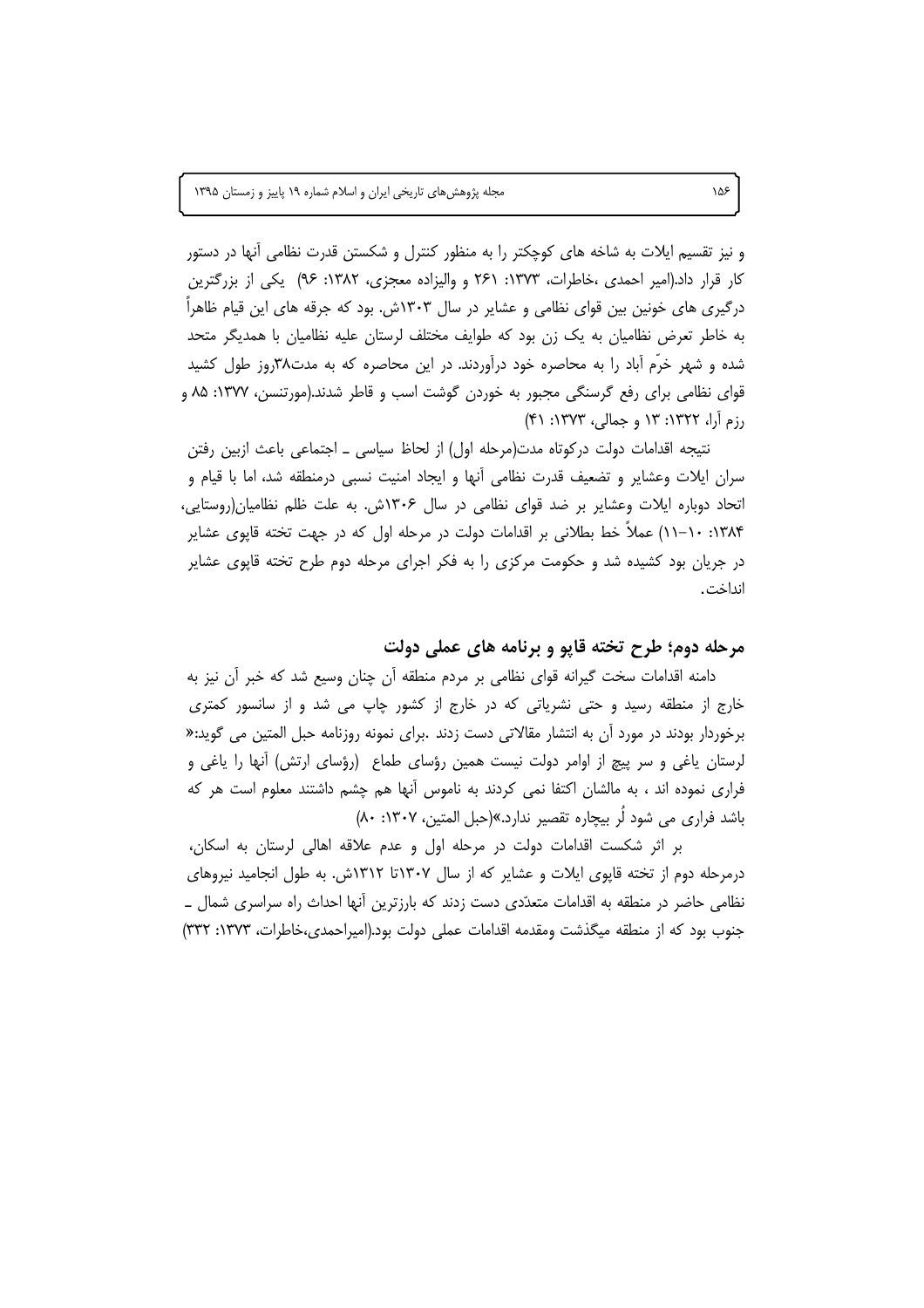با شروع ساخت جاده در لرستان تعداد زیادی کارگر و مهندس ایرانی و خارجی استخدام شدند و کار جاده سازی زیر نظر قوای نظامی صورت گرفت.(بیات، ۱۳۷۳: ۲۸۲ و بهرامی، ۱۳۷۷: ۱۱۵-۱۱۶) اهمیت احداث این راه آن چنان زیاد بود که رضاشاه در زمان افتتاح آن گفته بود که «من امروز به بزرگترین آرزوی خود رسیدم»(والیزاده معجزی، ۱۳۸۲: ۱۲۷) افتتاح این راه با تبلیغات زیادی در جراید همراه بود به طوری که روزافتتاح جاده را،ازاعیاد ذکر کرده اند.(اطلاعات،۱۳۰۷: شماره۱۸۸) احداث راه تأثیر زیادی بر کنترل ایلات توسط دولت داشت؛ قوای نظامی در هنگام ساخت جاده بسیاری از عشایر را به عنوان کارگر ارزان قیمت به کار گرفتند.(امپراحمدی، اسناد، ۱۳۷۳: ۳۳۰-۳۳۱) همزمان با ساخت جاده، قلاع رعیتی در امتداد راه شوسه و در کنار رود خرم آباد و کشکان به کمک مهندسین روسی در سال ۱۳۰۶ش. پی ریزی شد و بسیاری از قلاع ها نیز به منظور اسکان دادن ایلات و عشایر تعمیر شد.(سازمان ملی اسناد، سند شماره۵۵۷-۲۹۰۰۰) سپهبد امیر احمدی که خود را ابداع کننده طرح یکجانشین کردن ایلات می دانست، به همین منظور بسیاری از مهندسین را برای ساخت قلاع از گردنه رازان بین بروجرد و خرم أباد تا دزفول به کار گرفت. (امیراحمدی، خاطرات، ١٣٧٣: ٣٣٣) بعد از ساخت قلاع رعيتي، نوبت كوچ دادن اهالي به اين ساختمان ها بود كه قبلاً نظامیان برای اجرای این طرح در مناطق مورد نظر استقرار پیدا کرده بودند .بسیاری از طوایف با زور سر نیزه در مناطقی از جمله دشت خرّم آباد، اطراف راه شوسه سراسری و دشت جایدر(پلدختر) اسکان داده شدند.(همان، ۳۵۶ و امیراحمدی، اسناد، ۱۳۷۳: ۳۱۴) با یکجا نشین کردن بسیاری از ایلات، در اولین قدم، حکومت تمام گذرگاه های مهم کوهستانی را که محل عبور و مرور عشایر کوچ رو بود مسدود نمودند .این اقدام با ایجاد قلاع و استحکامات نظامی و با کشیدن موانع مصنوعی همانند ساخت دیوار و استفاده از وسایل دیگری همچون سیم های خاردار و غیره بوجود امد تا از پیلاق و قشلاق رفتن عشایر جلوگیری نمایند.(جلایر، ۱۳۷۶: ۶۰) با ساخت جاده مواصلاتی شمال ـ جنوب شرايط براي اقدامات عملي دولت جهت اسكان عشاير مهيّا شد.

# ١- تاثيرات سياست تخته قايوي ايلات وعشايردر حيات اجتماعي لرستان **۴-۱- تغییرات جمعیتی**

در طول اجرا شدن طرح تخته قاپو ، عشایر نه تنها در لرستان بلکه در تمام کشور علاوه بر خسارات مالی دچار خسارات جانی و کاهش جمعیت نیز گردیدند . به طوری که از جمعیت حدود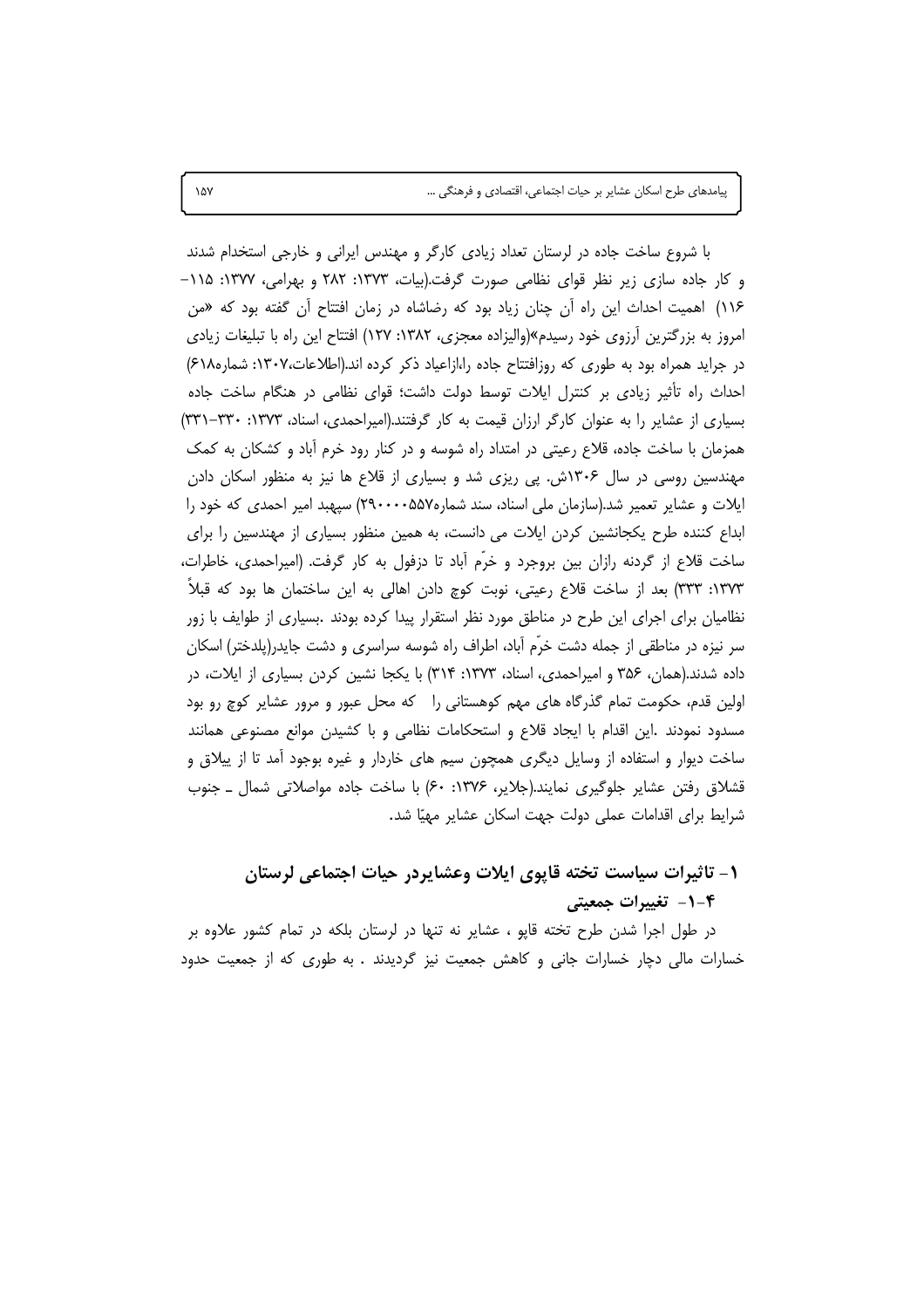مجله پژوهشهای تاریخی ایران و اسلام شماره ١٩ پاییز و زمستان ١٣٩۵

۲/۵میلیونی عشایرکشور در سال۱۲۷۹ش. تنها یک میلیون نفر در سال۱۳۱۱ش. .باقی مانده بود بقيه يا يكجا نشين شده بودند و يا مرده بودند.(فوران، ۱۳۸۶: ۳۴۸) به علت يكجانشين شدن عشاير خطر بیماریهای واگیردار نیز گسترش می یافت، یکی از علل و عوامل کاهش جمعیت جامعه عشایری بیماری های واگیرداری بود که در مناطق اسکان یافته به علت غیر بهداشتی بودن شیوع می یافت.(واعظ شهرستانی، ۱۳۸۸: ۵۱۸) بسیاری از ایلات و طوایف لرستان در نقاط مورد نظر اسکان داده شدند اما هنوز طوایفی وجود داشتند که علیرغم تلاش حکومت مرکزی در حال شورش بودند و تن به اسکان در مناطق ایجاد شده توسط دولت را نمی دادند .امیر احمدی در سال ۱۳۰۸ش. به منظور پایان دادن به کار طوایف سرکش طی ملاقاتی با رضا شاه اجازه تبعید طوایف شورشی را مجدداً گرفت.(والیزاده معجزی، ۱۳۸۲: ۳۳۳–۳۳۴) وی با ابلاغ اعلامی هایی به عشایر لرستان که سراسر تهدید و هشدار بود برای آنها خط و نشان کشید و به همین منظور، نظامیان را برای جمع آوری و تبعید عشایر به مناطق دور دست،روانه مناطق مختلف منطقه کرد. (امیراحمدی، اسناد، ۱۳۷۳: ۳۱۱ و رزم اّرا، ۱۳۸۲: ۷۴) در مورد روند تبعید برخی از طوایف لرستان که بعدها شهرنشین معرفی شده، با توجه به گزارشات نشریات و مجریان این طرح، محل تامّل است زیرا با توجه به نامناسب بودن فصل کوچ عشایر که در سرمای زمستان صورت گرفت و همچنین تبعید طوایف مختلف مانند :میر، پاپی، و سادات و به خصوص ایل بیرانوند که سال های سال علیه قوای نظامی جنگیده و مانع اصلی اجرای سیاست های حکومت مرکزی بودند سیاست تبعید این عشایر را باید در راستای تنبیه و شکستن قدرت نظامی ایلات دانست .برای درک بهتر این موضوع می توان به این گفته یکرنگیان که از مجریان طرح تبعید عشایر بود اشاره کرد .وی می گوید: «در بهمن ماه۱۳۰۸ش.اردویی از خرم آباد اعزام می شود و عده ای از ایلات ناراحت و شرور را به خراسان کوچ مي دهند.» (يکرنگيان، ۱۳۳۶: ۴۱۳)

نشریات نیز همزمان با تبعید گسترده اهالی لرستان به مناطق مختلف کشور تبلیغات گسترده ای در حمایت از اقدام حکومت انجام داده و هدف نهایی این گونه اقدامات را سیاست شهرنشین کردن اهالی لرستان معرفی نمودند .برای مثال روزنامه اطلاعات با تاکید بر اینکه این طرح برای شهرنشینی اَنها و به منظور تخته قایو کردن اَنها برای همیشه است .می نویسد: «به طوری که اطلاع یافته ایم قریب۸۰خانوار از لرستان کوچ کرده اند که برای شروع به زراعت و فلاحت به اطراف ورامین بیایند تا در آنجا در زمینی که به آنها خواهد داده شد مشغول زراعت شوند.»(اطلاعات،  $(\gamma : \gamma^* \cdot \lambda)$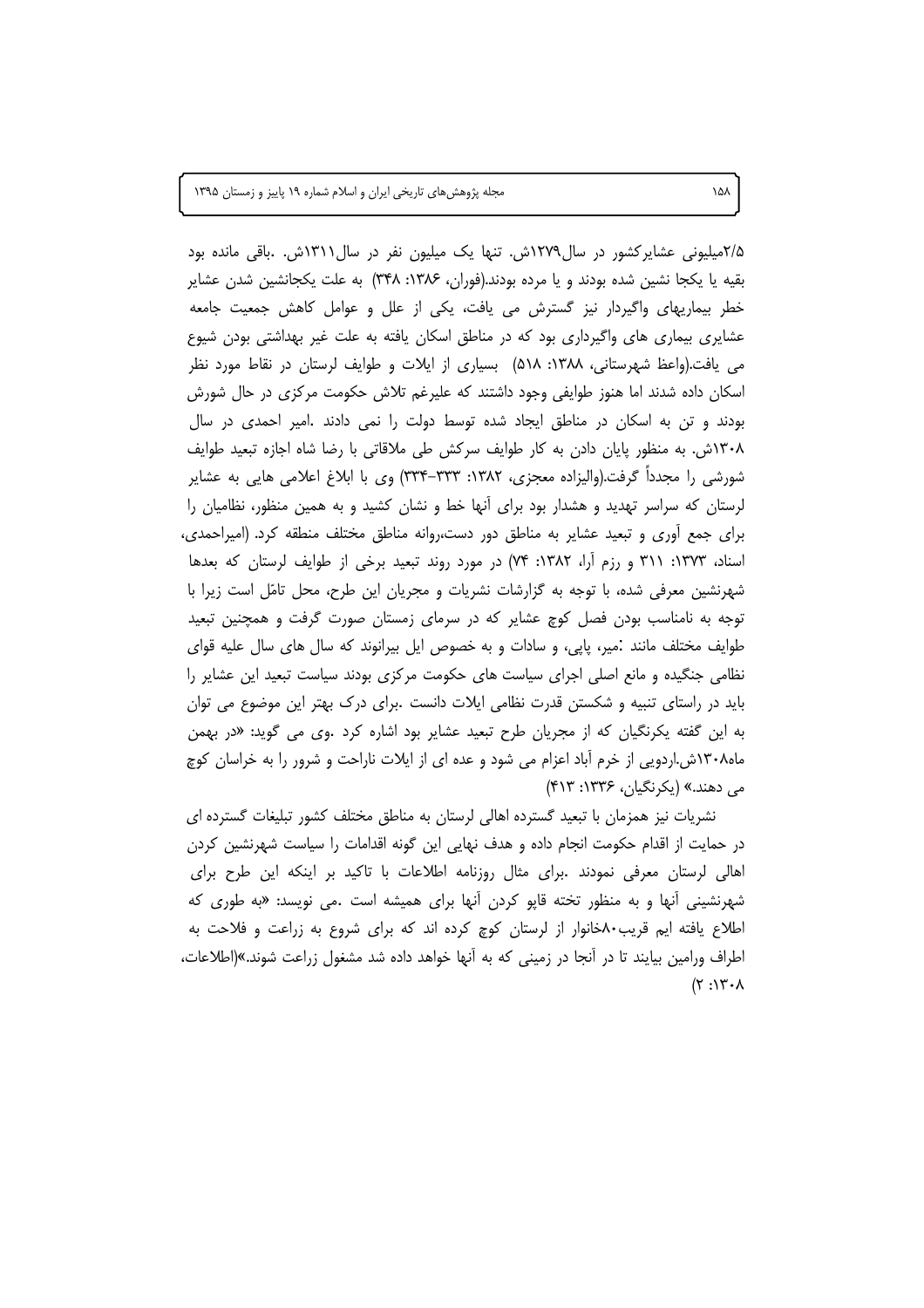روزنامه حبل المتین نیز گزارش میدهد که: «برای تخته قایوی طوایف لر علاوه بر اقداماتی که از طرف دولت در محل به عمل آمده اخیراً ۱۱۰ خانوار از [لرها] را به نواحی اطراف قزوین کوچانیده در آنجا مسکن داده اند» در ادامه همین روزنامه طی گزارش دیگری می نویسد: «از طرف دولت عدهای از ایلات و چادرنشینان به اطراف قزوین کوچانیده شدند که تا آنجا به شغل زراعت مشغول شوند از طرف وزارت مالیه به مالیه محل دستور داده شده که در تقسیم اراضی و کمک به آنها اقدامات لازمه را به عمل آيد.»(حبل المتين، ١٣٠٨: ٩)

اکثر ایلاتی که در سال۱۳۰۸ش. تسلیم حکومت گردیدند به مناطق مرکزی و شرقی کشور تبعيد شدند، افراد اين ايلات از طوايف مختلفي چون بيرانوند، بالاگريوه، سادات بودند.(خدابخشي، ۱۳۷۱: ۱۱۳) عمده مراکزی که عشایر تبعیدی در آنجا اسکان داده شدند،شهرهایی چون:خوار، ورامین، ساوه، قم، خراسان شمالی و قزوین بود.(سازمان ملی اسناد، سند شماره: ۳۱۰۰۰۱۰۲۴ و اطلاعات، ١٣٠٨: ٢ و حبل المتين،١٣٠٨: ١٨٨–١٩ و خدابخشي، ١٣٨۴: ١٨٢)

در مورد افرادی که به خارج از منطقه تبعید می شدند نیز وضع بهتراز این نبود بلکه در بسیاری از موارد آنها از هستی ساقط می شدند .سرهنگ رزم آرا در مورد وضع فلاکت بار اقتصادی عشایر به خاطر اجرای طرح تبعید در راستای تخته قاپوی عشایر در خاطراتش می نویسد: «در این عمل کوچ در فصل مناسب و مساعدی صورت نگرفت لطمه زیادی به این طوایف زد…در این مسیر که بایستی از مناطق سردسیری مثل اراک و قم عبور شود اصلاً علوفه بدست نیامده و علوفه برای احشام نبود و اگر در برخی مناطق علوفه بر زمین بود صاحب داشت و بدون پول به کسی نمی داد.» رزم آرا ً همچنین در خاطراتش از لاغر شدن و تلف شدن بسیاری از دام های عشایر که تنها درآمد آنها بودند ً و از بی انصافی مردم بین راه برای چپاول هر چه بیشتر این مردم می گوید: در بعضی منازل اراک به فکر فروش آنها (دام ها) افتاده و اهالی می خواستند اسب را ۱۵ ریال و گوسفند را یک ریال خریداری نمایند که این نشان از بی انصافی و بی عدالتی مردمان بود.(رزم آرا، ۱۳۸۳: ۷۴– ۷۵) در نتیجه این تبعید های اجباری که ماهها به طول می انجامید عشایر در گرما و سرما با پای پیاده این راه را می پیمودند که بسیاری از آنان جانشان را از دست دادند، پیرمردها و پیرزنان به علت ضعف در بین راه می ماندند، احشام تلف می شدند از گله های بزرگ تعداد انگشت شماری باقی می ماند وقتی به مناطق جدید می رسیدند تعدادی دام به خانوارها جهت گذران زندگی داده می شد که تعداد أنها از انگشتان یک دست هم کمتر بود و هرگز با احشامی که از دست داده بودند قابل قیاس نبود، آنها تا مدتها در کپر زندگی می کردند.(حاتمی، ۱۳۸۹: ۵۳–۵۳). کوچ عشایر لر به مناطق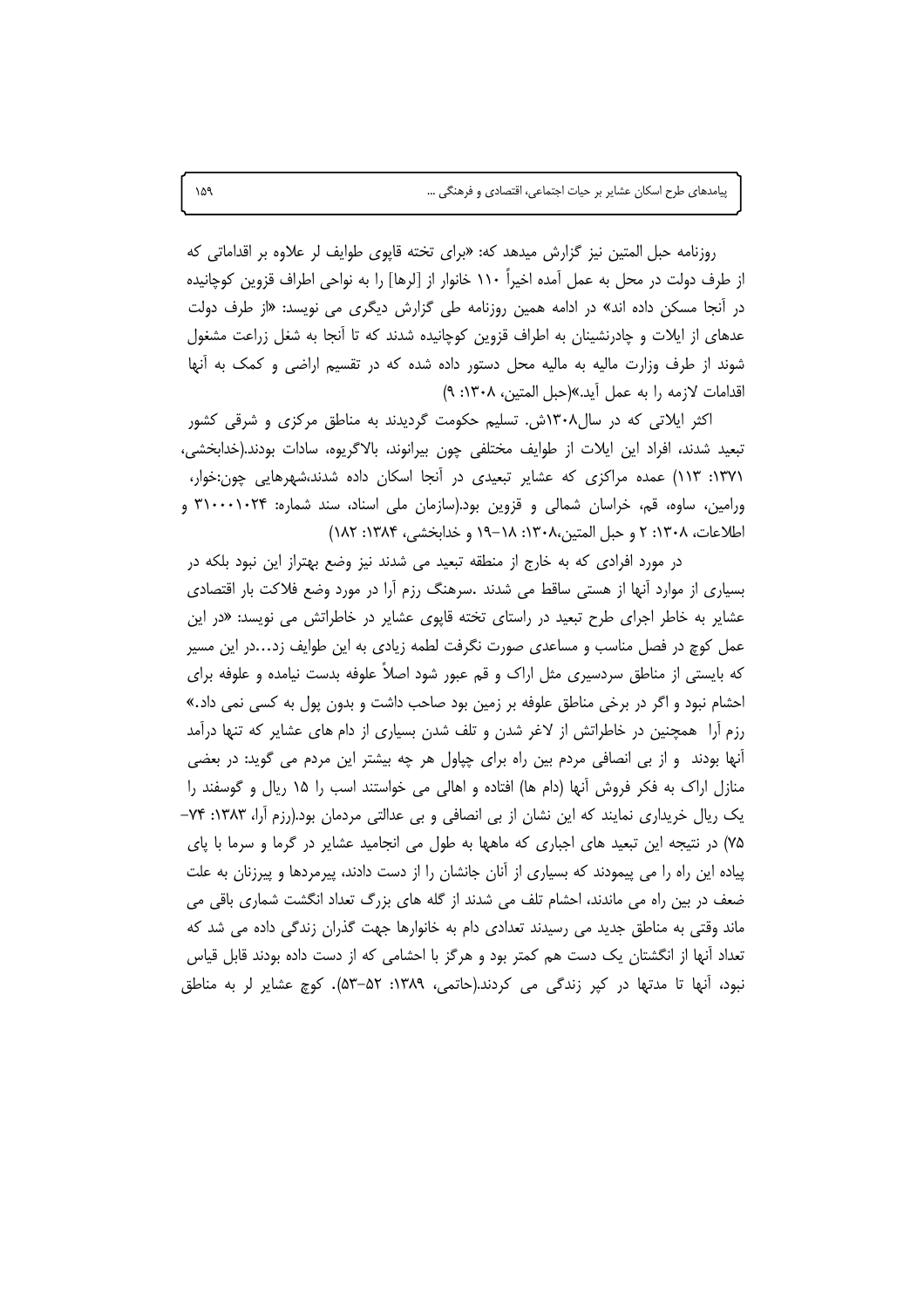مختلف كشور فاقد اعتبارهاي لازم بود، دولت اعتبار مورد نظر اجراي اين طرح را از محل اعتبار عمراني لرستان و چند منطقه عشایر نشین دیگر تأمین می کرد و مبالغ برداشت شده برای اجرای طرح نا کافی بود و عمران مناطقی که این بودجه از آنجا آورده شده بود را با مشکلات زیادی مواجه می کرد. این اعتبارات به صورت وام در اختیار عشایر فقیر شده تبعیدی پرداخت می شد و آنها مجبور به بازپرداخت آن می شدند.( سازمان ملی اسناد، سند شماره:۳۱۰۰۰۱۰۲۴) با اقدامات اشتباه عمّال دولتی و با تحت فشار قرارگرفتن عشایر تبعیدی، آنها دل به دریا زده و مجدداً به سوی لرستان سرازیر شدند، به نحوی که هنگام رسیدن به لرستان جمعیت شان به حدود پنج هزار نفر می رسید.(امیر احمدی، ١٣٧٣: ۴٠١) اجراى سياست تبعيد و يكجانشيني ايلات باعث پراكندگى ايلات مختلف در مكان هاى مختلف منطقه و کشور شد.امروزه به وضوح می توان تأثیر این اقدامات را مشاهده کرد.

#### ۴-۲- تغییرات معیشتی و دگرگونی اجتماعی

تغییرات معیشتی عشایر لرستان بی ارتباط با دگرگونی اجتماعی أنها نبود .در واقع أنها با چنین تغییر مهمی ساختار اجتماعی هزاران ساله خود را دگرگون شده یافتند.

مخرب ترین و زیان بارترین نتیجه اسکان عشاپرلرستان، به اقتصاد معیشتی اهالی منطقه مربوط می شد به گونه ای که آنها را تقریباً از هستی ساقط نمود .ایلات و عشایری که به زور سر نیزه مجبور به اسکان در مناطق احداثی توسط دولت بودند، بی أنکه تسهیلات لازم برای أنها و دام هایشان که منبع اصلی درآمد و تنها راه معیشت آنها بود فراهم شود و از پیلاق و قشلاق آنها جلوگیری شد .در نتیجه اقدامات مجریان این طرح لطمات جبران ناپذیری بر کشور و خصوصاً اهالی لرستان وارد آمد .آنان به خاطر آشنا نبودن به فن کشاورزی و فقدان آموزش لازم و کشت به صورت دیم روز به روز فقیرتر می شدند و برای جبران هزینه های خانوارهایشان مجبور به روی آوردن به شغل های کاذبی مانند: ذغال فروشی و هیزم فروشی میشدند.(امان اللهی بهاروند، ۱۳۷۳: ۲۴۱) جلوگیری از کوچ عشایر باعث شد که دام های عشایر به خاطر سرمای زمستان تلف شوند و حکومت به زودی متوجه این اشتباه شد و اجازه کوچ محدود به عشایر داده شد که تنها از وخیم تر شدن اوضاع جلوگیری می کرد .بنابراین عشایر می توانستند در ماه دوم پاییز هر تیره گله های خود را با دو سه گله چران با چادرهای سفید به قشلاق ببرند و در فصل بهار به محلهای اولیه خود باز گردند.(رزم آرا، ۱۳۲۲: ۳۲)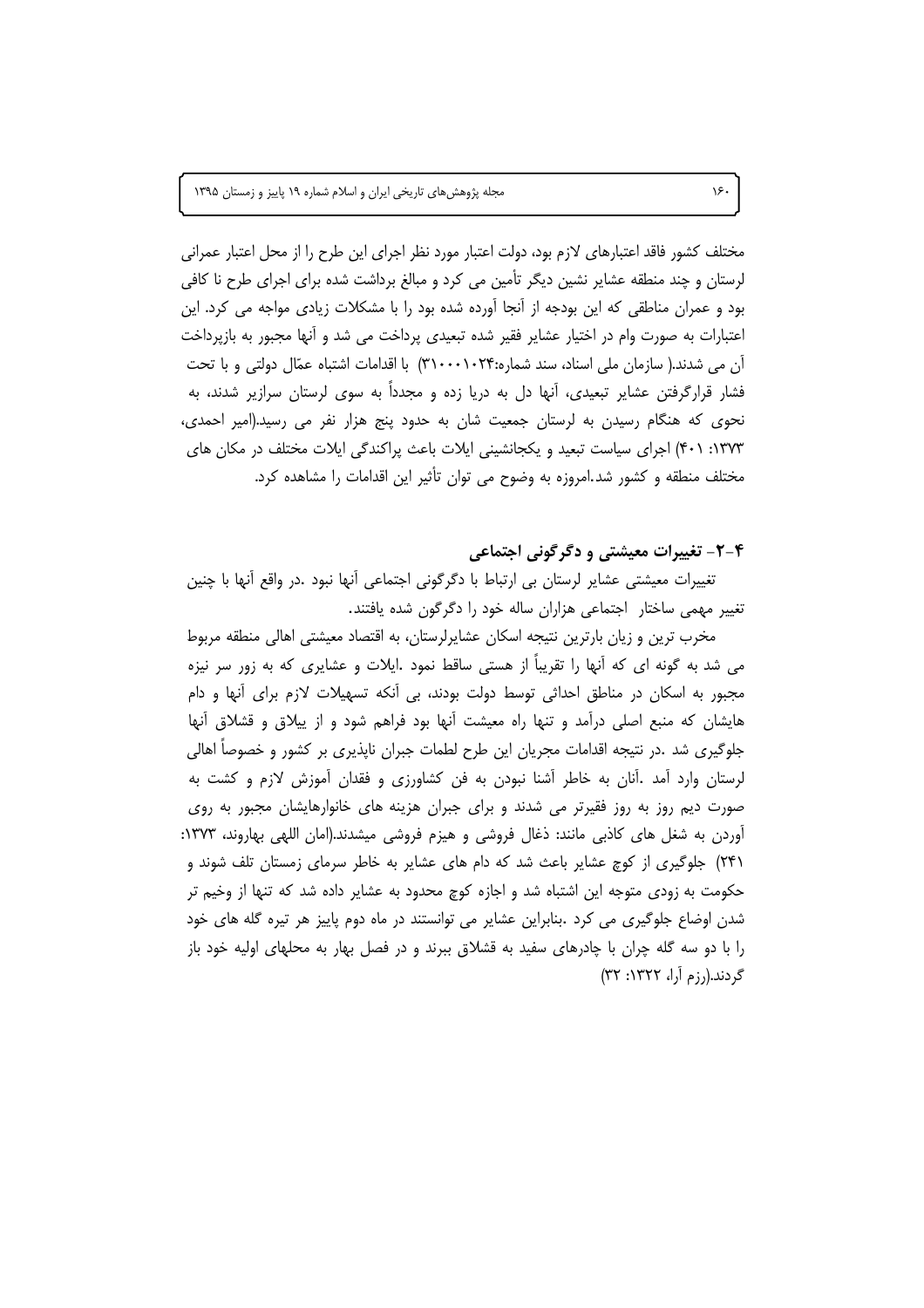به علت ظلم و فشار مجریان طرح اسکان عشایر لرستان و همچنین در خطر افتادن معیشت آنان، «لُرها همه کلبه های گلی را که به تازگی و به اجبار حکومت مرکزی ساخته اند رها کرده و رفته اند.»(مورتنسن، ۱۳۷۷: ۱۱۳) عدم علاقه لُرها به خانه های گلی باعث می شد این خانه ها به مرور زمان فرسوده شده و دیگر قابل استفاده نباشند، برای این مشکل مسئولان طرح باید فکری می کردند .امیر احمدی در راستای اسکان دادن همیشگی آنان در این باره می گوید: «عدم رغبت آنها به سکونت، مرا وادار کرد که باید آنها را وادار به کشت و زرع در اطراف این قلعه ها نمایم.» (امیراحمدی، ۱۳۷۳: ۳۳۶)

این در حالی بود که بیشتر اراضی لرستان به خاطر حاصلخیزی و مرغوبیت و محصولات آنان توسط دولت مصادره می شد و این زمینها در زمره املاک خالصه در می آمد .این اقدامات باعث فقر و سرکشی اهالی در برابر نیروهای حکومت مرکزی می شد. (اردلان، ۱۳۸۳: ۲۵۰ و والیزاده معجزی، ۱۳۸۲: ۲۷۱–۲۲۸) در ادامه این روند، مجلس در سال ۱۳۱۱ش. مصوبه ای در مورد تقسیم اراضی بین اهالی ده نشین داشت به نحوی که به هر خانوار از لُرها به اندازه معاش آنان زمین واگذار گردد.بنابراین مصوبه بسیاری از اراضی لرستان، هرچند درهنگام تقسیم بامشکلات وبی عدالتی های فراوانی همراه بود، به ایلات وعشایری که یکجانشین شده بودندواگذار گردید. (مرکز پژوهشهای مجلس،لوح حق: ۱۳۸۷ و آوری، ۱۳۷۷: ۶۲ و والیزاده معجزی، ۱۳۸۲: ۲۷۰–۲۷۱)

درمورد طرح تقسیم اراضی باید گفت انجام این طرح باعث ً می شد که اکثر اهالی یکجا نشین به این زمینها تعلق خاطر پیدا کنند و اکثراً از کوچ نشینی دست بردارند اما به علت ضعف شدید اقتصادی و مالی اهالی لرستان با اقدامات خشن نظامی و نابودی منابع درآمدی مردم در پی تغییر روشهای معیشتی مردمی که اسکان یافته بودند دیگر توان مالی جهت ساخت و ساز قلاع رعیتی و تعمیر أنها را نداشتند، از این رو دولت به فکر ایجاد موسسات مالی و بانک در لرستان افتاد تا بتواند بر مشكلات مالي ادامه طرح غلبه كند. (سازمان ملي اسناد، سند شماره:۱۵۴۸۶-۲۴۰) البته وام هايي توسط این موسسات به مردم جهت ساخت خانه داده می شد ولی باید آخر هر ماه اقساط آن پرداخت می شد و گرنه با برخورد حکمرانان و مسئولین محلی که مسئول باز پرداخت وام ها توسط مردم بودند مواجه می شدند در نتیجه این وام ها نمی توانست انتظارات لازمه را برآورده کنند.(سازمان ملی اسناد، سندشماره:۳۱۰۰۰۱۰۲۴)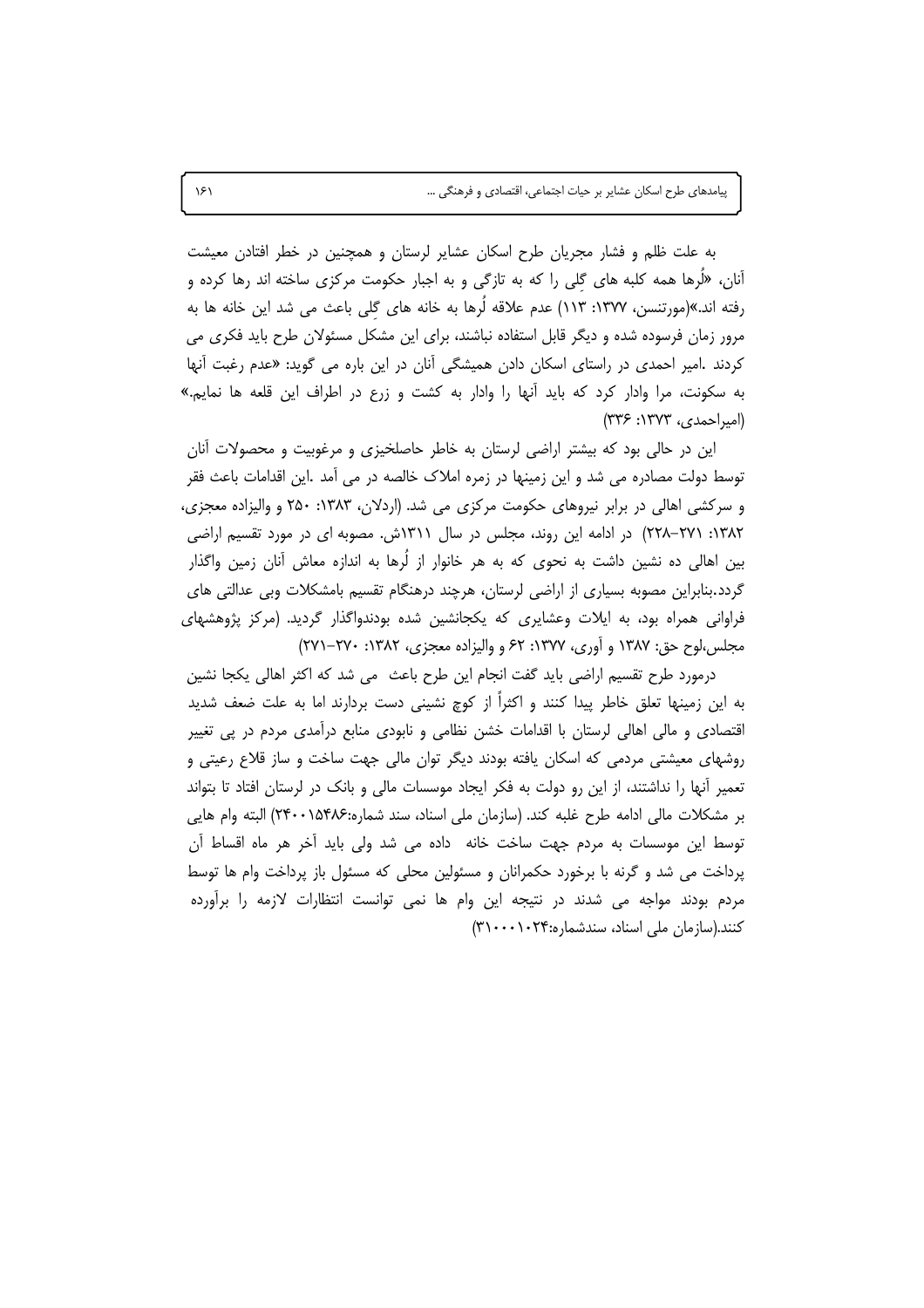۱- ابعاد اجتماعی دیگر در طرح اسکان عشایر خرّم أباد

۵–۱– تغییر لباس و شکل ظاهر

گویا از دیگر اقدامات حکومت نظامی که برای دگرگون کردن ساختارهای اجتماعی مردم لرستان در راستای اهداف تمرکز گرایی و مدرن سازی صورت گرفت، این بود که در فرهنگ سنتی عشایر نیز دست ببرند و اصلاحاتی بوجود آورند، اصلاحاتی از قبیل ایجاد مدارس و تغییر در لباس و شکل ظاهری عشایر که معمولاً ملبّس به لباسهای محلی و ریش بودند. هدف دولت زدودن و از بین بردن آثار و نشانه های سنتی و قدیمی بود که آن را باعث عقب ماندگی کشور می دانست که با توجه به افکار رضاخان در مورد عشایر این اقدامات در مورد عشایر دور از انتظار نبود. تفکّر مدرن سازی دولت در تغییر لباس و شکل ظاهری عشایر را میتوان در نوشته های فریا استارک سیاح انگلیسی که همزمان با اجرا شدن این طرح به لرستان سفر کرده بود، به خوبی دید.«وقتی در جایی استراحت می کردیم، مأموری در یکی از چادرهای مجاور می نشست و لرها را یکی پس از دیگری وارد و مویشان را کوتاه می کرد .این بیچاره ها از نو با قیافه ای شرمنده به نزد ما مراجعت می کردند.» (استارک، ۱۳۶۴: ۱۶) استارک در ادامه می گوید که حکومت مرکزی در دستوری ضربتی به مسئولان لرستان خواسته بود که «… ظرف پنج روز مردم لرستان به لباس تازه ملبس و ریش ها را تراشیده باشند زیرا موی بلند با ظاهر آدمهای شهری ناسازگار است.» (همانجا) البته این طرح به طورکامل درلرستان اجرا نشد تنها تعداد اندکی ازمردانی که با دولت سروکار داشتند لباسهای محلی را کنار گذاشتند و لباس زنان در اجرای این طرح بدون تغییرباقی ماند.(امان اللهی بهاروند،۱۳۹۱: ۸۵) نشریات نیز همزمان با اجرای طرح تغییر لباس، از این طرح به عنوان اصلاح اجتماعی برای وحدت کشور ذکر کرده و از شخص رضاشاه در مورد اجرای این طرح بسیار تمجید می کردند و کسانی را که از عشایر به لباس های تازه ملبّس می شدند را تشویق میکردند؛ به عنوان مثال روزنامه ناهید فایده این طرح را برچیده شدن نفاق و جنگ و جدل در بین مسلمین ( مردم ایران) و سبب نزدیکی مردم ایران می دانست که سبب می شود به تدریج مردم خود را از یک نژاد بدانند و کشورهای خارجی دیگر به خاطر اختلاف در لباس و شکل قیافه نتوانند بین آنها فتنه ایجاد کنند.(ناهید، ۱۳۰۷: ۳) روزنامه اطلاعات نیز بعد از نظراتش در مورد طرح تغییر لباس اظهار می دارد که « یکی از نیات اعلیحضرت رضا شاه تهیه لباس ملی متحدالشکلی برای تمام اهالی مملکت بود تا از این راه وحدت ملی را تسریع کند و در بین عناصر مختلف این مملکت حس ملیت یا به عبارت اُخری فکر وطن را ايجاد نمايد. (اطلاعات، ١٣٠٨: ٢)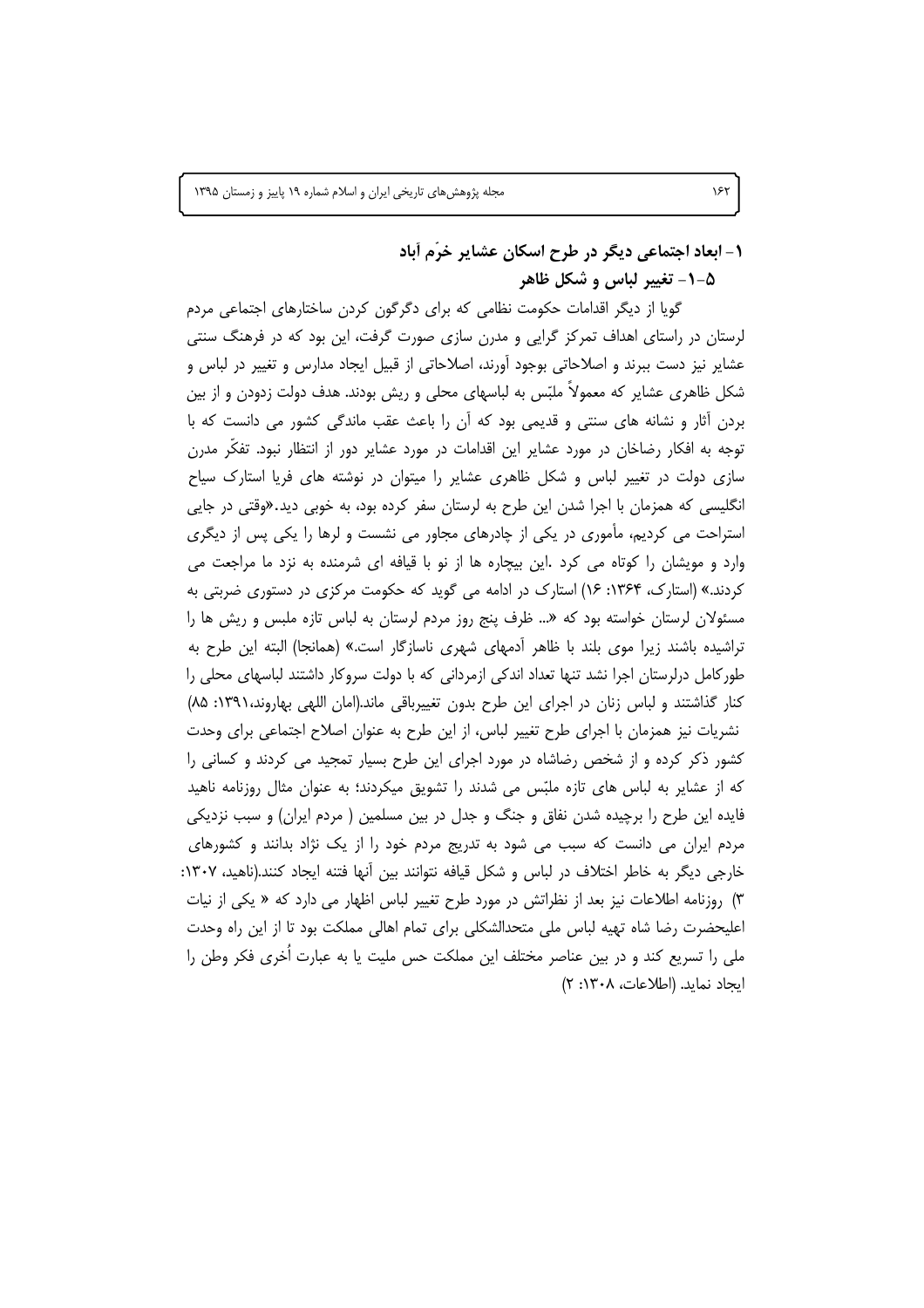۵-۲- تاثیرات اجتماعی أموزش و پرورش و امور قضایی در روند اسکان عشایر در طرح اسکان عشایر خرم آباد موضوعات دیگری نیز رقم خورد که بی ارتباط با حوزه مسائل اجتماعی لرستان نبود .طرح اموزش و پرورش و امور قضایی از این سنخ بود .نوسازی در حوزه آموزشی نیز یکی از اقدامات دولت پهلوی بود که در راستای سیاست مدرن سازی کشور صورت می گرفت .نظام اًموزشی جدید جای مکتب خانه های قدیمی و روحانیونی را که در این مراکز اَموزش می دادند گرفت ومعلمان غیر روحانی این مدارس باید تابع وزارت فرهنگ می بودند. (عَلم و دیگران، ١٣٩٣: ٧٢–٧٣) اولين مدرسه درسال١٣٠٣ش.درخرّم أباد افتتاح و اطفال را به وسيله مأموران نظامي به این مدارس منتقل کردند اما این مدارس با استقبال مردم مواجه نمی شد زیرا آنان فکر میکردند که بچه هایشان را به عنوان گروگان می برند.(امیراحمدی، ۱۳۷۳: ۲۱۴ و رشیدیان، ۱۳۸۱: ۱۴۱) به نظر می رسد این اقدام امیراحمدی علاوه برجنبه امنیتی که برای قوای نظامی داشت سرآغاز دورهای جدید در مدرسه سازی لرستان بود که در بلند مدّت باعث گرایش فرزندان روسای عشایر و در قدم بعدی دیگر اهالی لرستان بود که باعث أگاهی روزافزون مردم منطقه می شد. سواد دار شدن افراد سر شناس و تعلیم اّنها در محیط های غیر عشایری باعث می شد که در بلند مدت این افراد خوی عشایری خود را کنار گذارده و به عنوان یک مبلّغ سیاست مدرن سازی برای دولت عمل کرده و به مرور زمان خطر آن ها رفع شود و مانند پدرانشان دیگر نتوانند با دولت مرکزی مخالفت کنند و شاید بتوان این اقدام دولت را دارای نتایجی مثبت تلقی کرد به گونه ای که برخی از نام آورترین شاگردانی که وارد این مدارس شدند بعدها مصدر مشاغلی سیاسی و مهمی در کشور شدند که می توان به دکترهوشنگ خان اعظمی بیرانوند و فتح الله و محمدپورسرتیپ از خوانین سگوند اشاره کرد. (امیراحمدی، خاطرات، ۱۳۷۳: ۳۲۰ وکاظمی، ۱۳۷۶: ۴۷۲)

ازعمده ترین اشکال نظام أموزشی جدید محدود بودن آن به نواحی شهر نشین بود و روستاها تقریباً از این امکانات بی بهره بودند.(عَلم و دیگران، ۱۳۹۳: ۷۳) به نظر می رسد با توجه به اینکه عشایر در مناطق دور از هم و کوهستانی زندگی می کردند رغبتی برای فرستادن کودکان خود به این مدارس با توجه به محدود بودن آنها از خود نشان ندهند.از جمله معایب و کاستی هایی این طرح أنکه کلاسهای درس در این نوع مدارس برای عموم عشایر فراگیر نبود و تنها بچه های رؤسا و کدخدایان طوایف به این مدرسه ها می رفتند .به طوری که تا سال ۱۳۰۷ش. تعداد آنها تنها ۲۳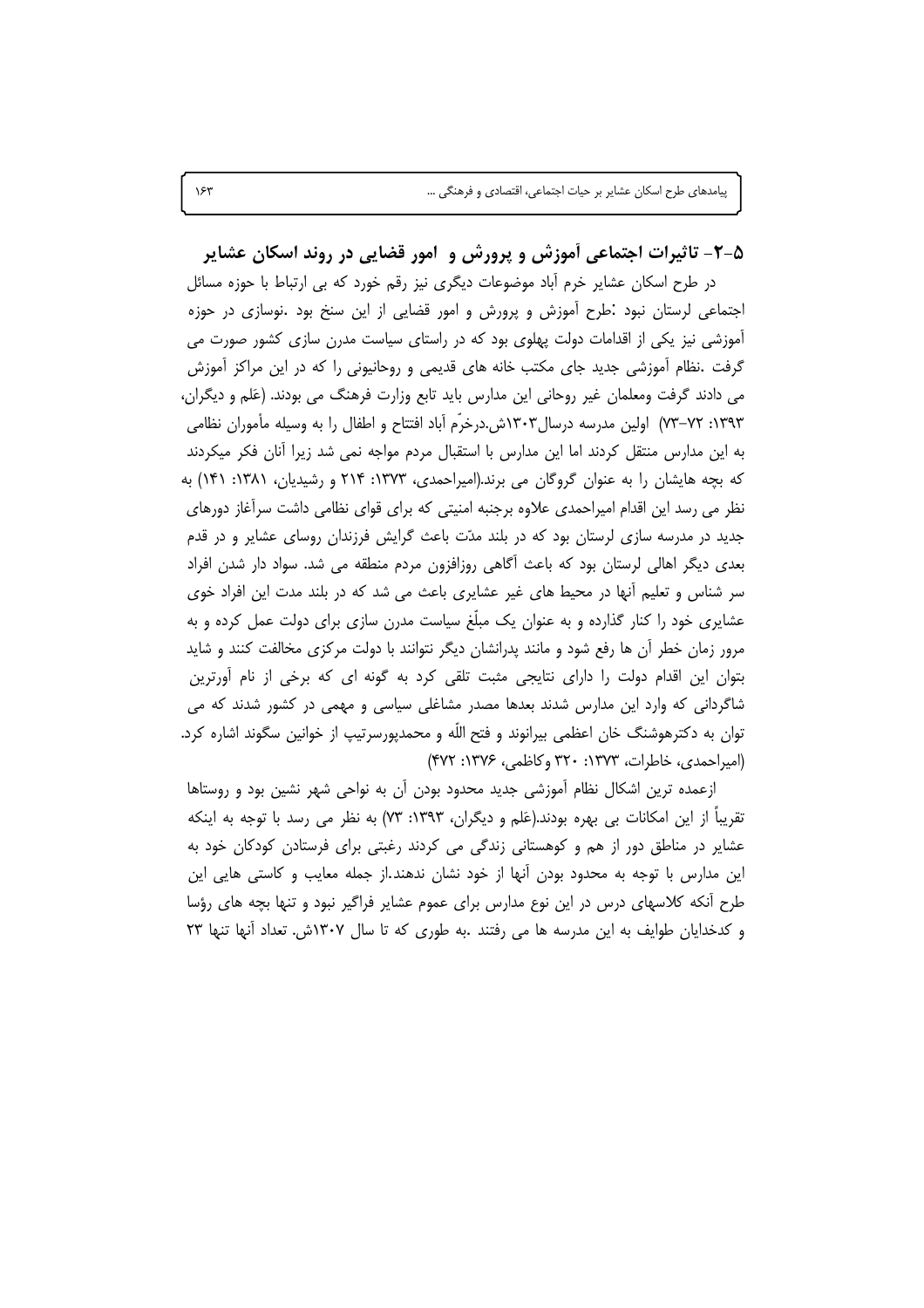تن بوده است.این تعداد در سال ۱۳۱۵ش. ،یعنی ۱۲ سال پس از افتتاح اولین مدرسه به زحمت به حدود۵۰ تن می رسیده است. (واعظ شهرستانی، ۱۳۸۸: ۳۷۱-۳۷۲)

با روی کار آمدن رضاخان، وی با ایجاد یک نظام حقوقی جدید و سکولار، به دوگانگی دیرینه محاکم عرف وشرع پایان داد .مجری این طرح علی اکبر داور بود که در بهمن ۱۳۰۵ش.طبق اختیاراتی که از مجلس شورای ملی گرفت، سازمان عدلیه و همه دادگاهها را تعطیل وسازمان دادگستری جدید را تشکیل داد. (عَلم و دیگران، ۱۳۹۳: ۷۱–۷۲)

اوضاع لرستان از نظر قضایی دراین عصر را می توان به سه دوره تقسیم کرد: ۱– قبل از ورود قوای نظامی به لرستان که براثرضعف حکومت مرکزی بر مدار خودسری و هرج ومرج وخودمختاری ایلات سیر می کرد و هرکس در سایه قدرت طایفه ای هر کاری که می خواست انجام می داد . دعاوی قضایی بین اهالی به علت نبود محاکم قضایی اغلب به صورت کدخدا منشانه، قسم، گروکشی، عمل به مثل و از این قبیل امور انجام می شد.

۲– از ورود قوای نظامی از سال۱۳۰۱تا۱۳۰۲ش؛ درامور قضایی بعد از ورود ارتش ودفع هرج ومرج و اسکان عشایر دایرهای به نام شعبه امورعشایری در ستاد لشکر تأسیس و این دایره زیر نظر افسران مطلع به دعاوی بین اهالی رسیدگی می کرد .دعاوی که احتیاج به رسیدگی بیشتری داشت اغلب با کدخدامنشی و یا مراجعه به حاکم شرع،زیر نظر فرماندهان نظامی به صورت مختلط رسیدگی میشد.۳- تشکیل دادگستری جدید؛ در سال۱۳۱۴ش. محکمه مختلط منحل و دادگاههای نوین تشکیل شد اولین دادگاه در خرّم آباد به ریاست آقای تهامی تأسیس و در حد نصاب قانونی به دعاوی مردم رسیدگی می کرد.(رشیدیان، ۱۳۸۱: ۱۵۰–۱۵۱)

لازم به ذکر است که در راستای به انجام رساندن سیاست تخته قاپوی عشایر لرستان، دوایر دولتی زیادی به منظور دلبسته کردن به یکجانشینی اهالی تأسیس شد اما حتی ایجاد ادارات دولتی نتوانست فکر کوچ نشینی را از سر عشایر لُر بیرون کند زیرا در مجموع امکاناتی که فراهم شده بود بسيار ناچيزبود.

طرح اسکان عشایر به خاطر دشواری های خاصی که داشت امری نبود که به راحتی یا کاری که ارتش رضا شاه با زور سر نیزه انجام داد، میسّر شود زیرا اسکان عشایر یک تحول بنیادین در زندگی ً مردم عشایر بود که با توجه به پیچیدگی این طرح بدون تخصص وبینش عمومی تقریباً کاری غیر ممکن به شمار می رفت برای اجرای این کار نیاز به دانشمندان و متخصصان و مردم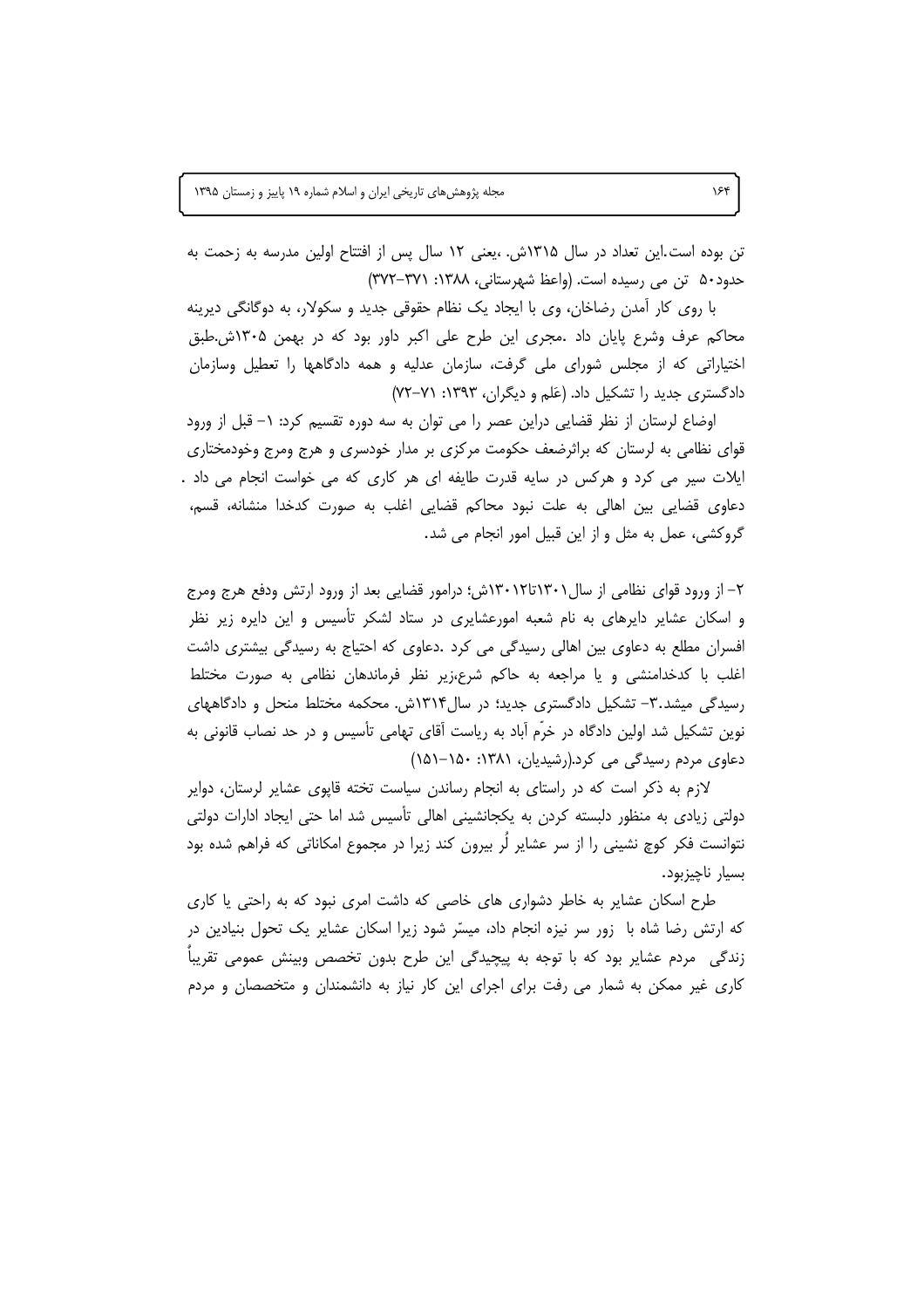شناسانی بود که به فرهنگ و آداب و رسوم عشایر آشنایی داشته باشند. (کیاوند، ۱۳۸۰: ۱۳۲) اما رضاشاه و عوامل اجرایی که هدف طرح را تمرکزگرایی و مدرن سازی تلقی کرده بودند با دید سیاسی ـ نظامی به این مسئله می نگریستند و برای پیش برد این هدف، ارتش را مسئول انجام این کار قرار دادند.(طبیبی، ۱۳۷۴: ۱۴۷–۱۴۸) اهمیت ارتش در حکومت رضاشاه چنان بود که انجام هرکاری بدون آن را تقریباً غیر ممکن احساس میکردند. (مجله قشون، ۱۳۰۰: ۱) اما باید دانست که نیروهای ارتش برای جنگیدن آموزش دیده بودند وآنها در مورد پیچیدگی های طرح اسکان آموزش های لازم را ندیده بودند زیرا این طرح با اوضاع اجتماعی عشایر و جنبه های مختلف آن سروکار داشت که قرنها به این صورت زندگی کرده بودند و با اقدامات سطحی تغییر داده نمی شد.

## نتيجه گيري

ایلات و عشایر لرستان در اواخر حکومت قاجاریه و در آستانه سلطنت رضا شاه با توجه به خصائل ایلی و نیروی گریز از مرکز و داشتن مقادیر زیادی سلاح باعث ناامنی شده و مهمترین مانع در برابر تمرکز قدرت در کشور بودند .رضا شاه که بنیان حکومتش بر اساس تمرکز گرایی بود، در راستای تمرکز قوا و مدرن سازی در کشور دست به تخته قاپوی عشایر و اسکان آنها زد .لرستان نیز به خاطر موقعیت ویژه و راهبردی در این طرح اهمیت بسیار زیادی داشت .رضا شاه درصدد بود که با استفاده از قوای نظامی، اصلاحاتی در زندگی و ساختار اجتماعی اهالی منطقه انجام دهد .حکومت مرکزی که بیشتر با دید سیاسی ـ امنیتی به این طرح نگاه می کرد از نظامیان آموزش ندیده ای برای اسکان عشایر استفاده نمود که با عملکردهای نادرست خود باعث وخیم تر شدن اوضاع لرستان در ابعاد وسيع اجتماعي شد .قواي نظامي با شيوه هاي مختلفي از جمله .حمله نظامي، خلع سلاح، اعدام، تبعید، تقسیم اراضی،سعی در اسکان اجباری ایلات و عشایر لرستان داشت اما نتایج و پیامدهای منفی آن ،بیش از دستاوردهای مثبت و موفقیت مورد نظر بود.به طور کلی دولت پهلوی با اشتیاق مدرن سازی و تمرکز قدرت در کشور توسط نیروهای توجیه نشده نظامی و مجریان ناآشنا به زندگی عشایری جنبه های مختلف زندگی عشایری مانند کوچ و تولیدات دامی را قربانی کرد.در این روند جایگاه خوانین وروسای ایلات وعشایر و پیوستگی های دیرینه بر اساس روابط ایلی و ساختار اجتماعی منطقه سست و دگرگون شد؛ بسیاری ازعشایر لرستان در زمان اجرای طرح به مناطق دیگر انتقال داده شدند، دام هایشان که اساس معیشت آنها بود تلف شد و یا به زور در قلاع ساخته شده اسکان داده می شدند.بسیاری را مجبور کردند برخلاف فرهنگ بومی خود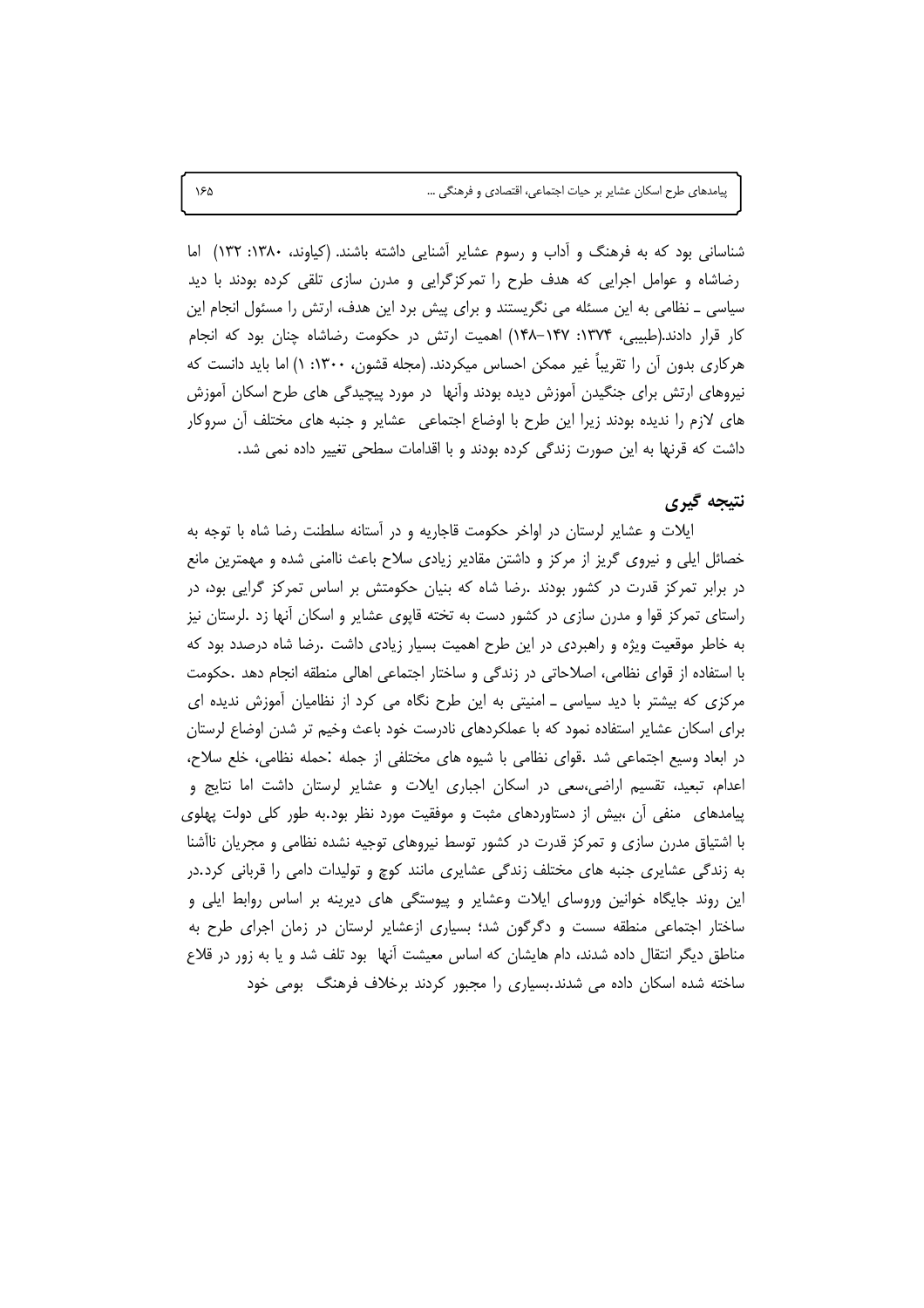مجله پژوهشهای تاریخی ایران و اسلام شماره ١٩ پاییز و زمستان ١٣٩۵

لباس هایشان را تغییر دهند .تغییر معیشت اسکان یافتگان از دامداری به کشاورزی باعث فقر آنها شد، تمامی این عوامل باعث شده بود که این مردم خود را دربند حس کنند، طوری که بعد ازسقوط رضاشاه درشهریور۱۳۲۰ش. تمامی آثار اسکان راخراب کرده و مجدداً کوچ نشینی را از سر بگیرند .

از جنبه سیاسی اگر چه درنتیجه این اقدامات، گسترش قدرت دولت برعشایر یکجانشین را موجب شد که با اسکان عشایر لُر در کنارجاده های مواصلاتی احداث شده، می توانست آنهاراتحت کنترل خود بگیرد اما از حیث مسائل اجتماعی به علت فقرشدید و فشار عوامل اجرایی این طرح، نتايج زيانباري بر ساختار اجتماعي منطقه داشت .هنگامي كه رضاشاه از قدرت كناره گرفت، حيات اجتماعی لرستان دوباره به روال قبل از اسکان عشایر بازگشت و طرح مذکور با شکست روبرو شد . اما تبعات مخرّب و كارشناسي نشده اين طرح در حيات اجتماعي مردم منطقه باقي ماند.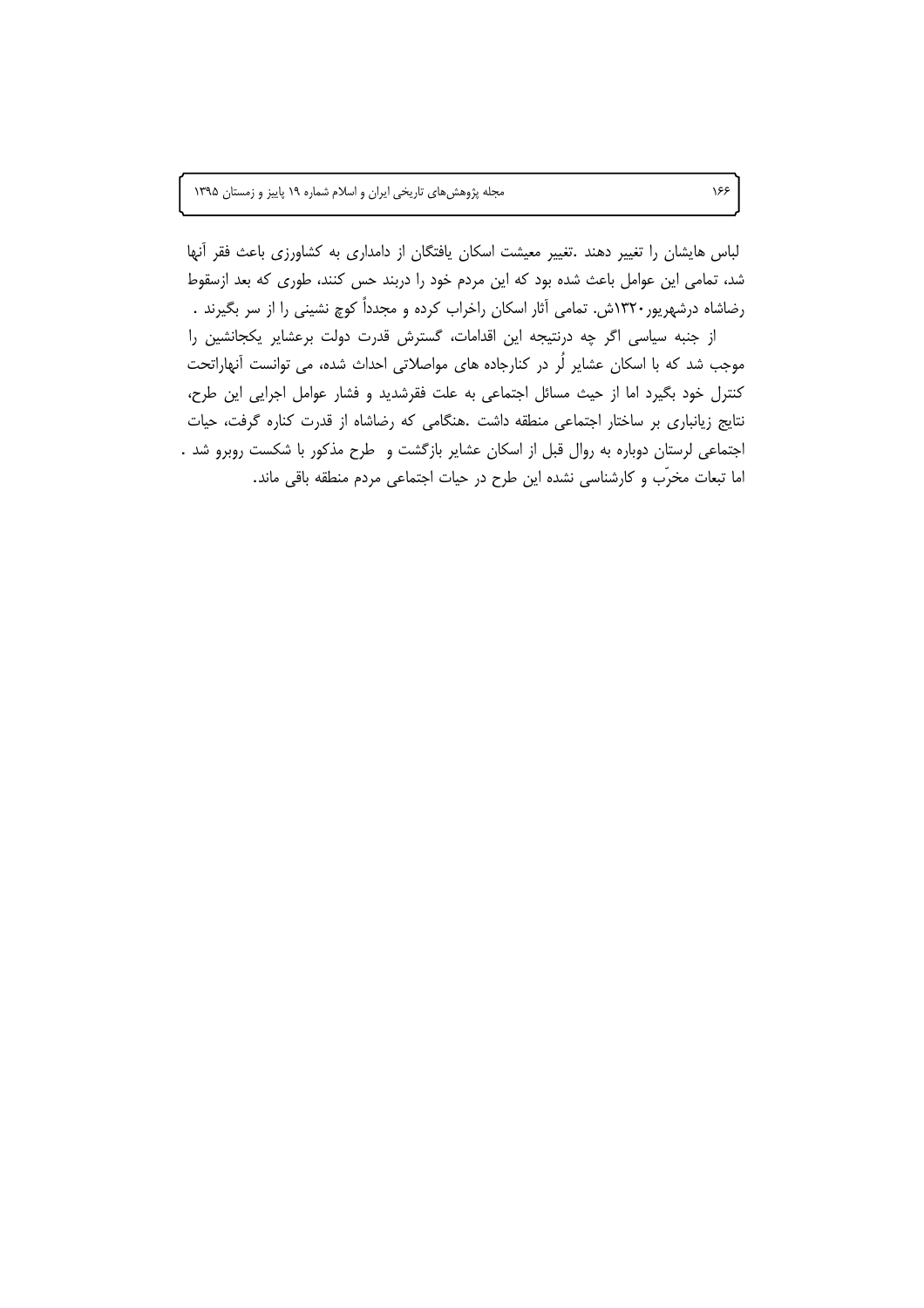الف) كتب

# منابع ومأخذ

-أبراهاميان، يرواند، (١٣٨٩) ايران بين دوانقلاب، ترجمه ،'حمدگل محمدي ومحمدابراهيم فتاحي، تيران، نبي. احمدی، حمید، (۱۳۸۲) قومیت و قوم گرایی در ایران، تهران، نشر نی . اردلان، امان الله، (١٣٨٣) خاطرات حاج عزالممالک اردلان، به کوشش باقر عاقلي، تهران، نشر نامک . -ادموندز، جان، (۱۳۶۲) رساله لرها و لرستان دو سفرنامه درباره لرستان، ترجمه سکندر امان اللهي بهاروند و ليلي بختيار، انتشارات بابک. استارک، فریا، (۱۳۶۴) سفرنامه الموت لرستان و ایلام، ترجمه علی محمد ساکی، تهران، انتشارات علمی. - امان الليهي بيهاروند، سكندر ، (١٣٨٥) قوم لر، تيهران، نشير أگاه.

امان اللهي بهاروند، سكندر، (١٣٧۴) مباني كوچ نشيني در ايران، تهران، انتشارات آگاه.

امان اللهي بهاروند، سكندر، (١٣٩١) مجموعه مقالات در مورد لرستان وايران،خرم آباد،انتشارات اردیبهشت. امیر احمدی، احمد، (۱۳۷۳) اسناد نخستین سپهبد ایران، به کوشش سیروس سعدوندیان، تهران، موسسه پژوهش و مطالعات فرهنگی. امیر احمدی، احمد،(۱۳۷۳) خاطرات نخستین سپهبد ایران، به کوشش غلامحسین زرگری نژاد، تهران، موسسه پژوهش و مطالعات فرهنگی . ایزد پناه،حمید، (۱۳۸۴) لرستان در گذر زمان و تاریخ، تهران، انتشارات اساطیر . -بصری، علی، (۱۳۳۵ ) یادداشتهای رضاشاه، ترجمه محمد حسین استخر، تهران، چاپ مطبوعات . -بهبودي، هدايت اله، (١٣٨۵) روز شمار تاريخ معاصر ايران ج3 ، تهران، موسسه مطالعات و يژوهشماي سياسي .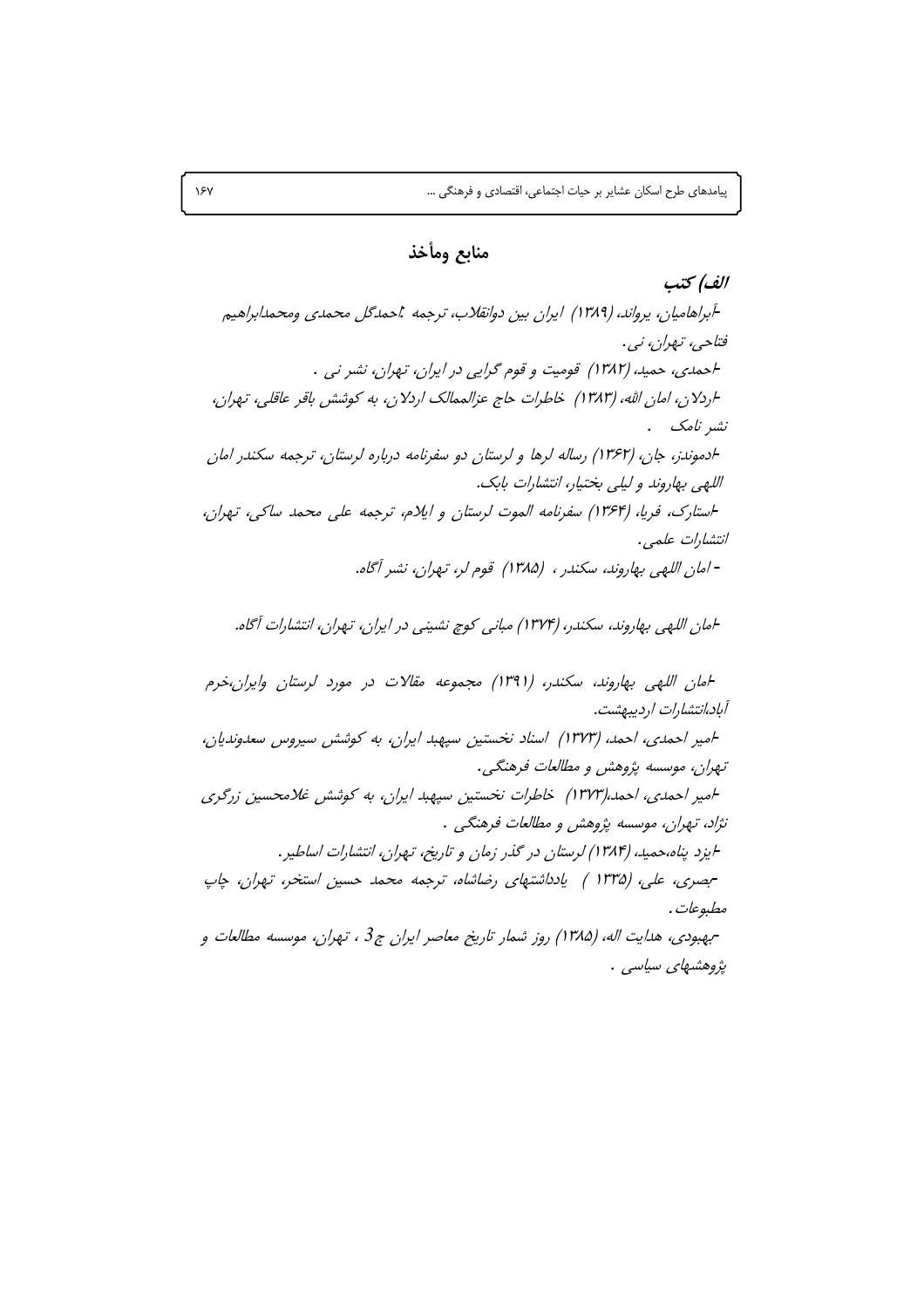-بيات، كاوه، (١٣٧٣) عمليات لرستان، اسناد سرتيب محمد شاه بختي، نشر شيرازه. - جلایر، رضا قلی، (۱۳۷۶) در راه پشتکوه، به کوشش کاوه بیات، خرم آباد، شقایق، انتشارات افلاك . -جهانبگلو، رامین، (۱۳۷۹) ایران و مدرنیته، گفتگویی با پژوهشگران ایرانی و خارجی در زمینه روپایی ایران با دستاوردهای جهان، ترجمه حسین سامعی، تهران، انتشارات گفتار . -جاتمه ،امیدعله ، (۱۳۸۹) مُلک دلگیر ،خاطرات عشاپرگرازلرستان به خراسان،خرم آباد،انتشارات شاپورخواست . -خدابخشی،رضا، (۱۳۸۴) تاریخ سیاسی لرستان ج۱،خرم آباد،انتشارات افلاک . -خدابخشبی، رضا، (۱۳۷۱) عشایرلرستان،قههانتشارات دارلنشیراسلام. -دوبد،بارن، (۱۳۸۸) سفرنامه لرستان وخوزستان،ترجمه :حسین آریا،تهران . -رزم آرا، حاجعلبي، (١٣٢٢) جغرافياي نظامي ايران ( لرستان) ، تـهران، سازمان انتشارات ارتش . -رزم آرا، حاجعلی، (۱۳۸۲) خاطرات و اسناد سپهبد رزم آرا، به کوشش کامبیز رزم آرا و کاوه بيات، تـهران، نشر شيراز . -رشیدبان،هدایت اله، (۱۳۸۱) خرم آباددر گذر جغرافیای انسانی،خرم آباد،نشیرافلاک په -رضاشاه، (۱۳۰۳ش.) سفرنامه خوزستان، مرکز پژوهش و نشرفرهنگ سیاسی دوران پهلوی. - طبیبی، حشمت اله، (۱۳۷۴) جامعه شناسی و مردم شناسی ایلات و عشایر، تهران، انتشارات دانشگاه تهران . - غنبي، سپروس، (١٣٧٨) برآمدن رضاخان، ترجمه حسن كامشاد، تهران، انتشارات نيلوفر . خوران، جان، (۱۳۸۶) مقاومت شكننده تاريخ تحولات اجتماعي ايران، ترجمه احمد تدين، تهران، موسسه خدمات فرهنگی رسا . -قراگوزلو، غلامحسین، (۱۳۸۳) جنگهای لرستان، تهران، انتشارات اقبال . -کیاوند، عزیز، (۱۳۸۰) سیاست حکومت و عشایر، تهران، انتشارات صنبر . -مركز پژوهشهای مجلس، لوح حق، بهار ۱۳۸۷ . -مكي،حسين، (١٣٢۴) تاريخ بيست ساله، ج١تهران،كتاب فروشي محمدعلي علمي. -مورتسن، اینکه دمانت، (۱۳۷۷) کوچ نشینان لرستان، ترجمه حسین آریا، تهران، انتشارات يژوهنده .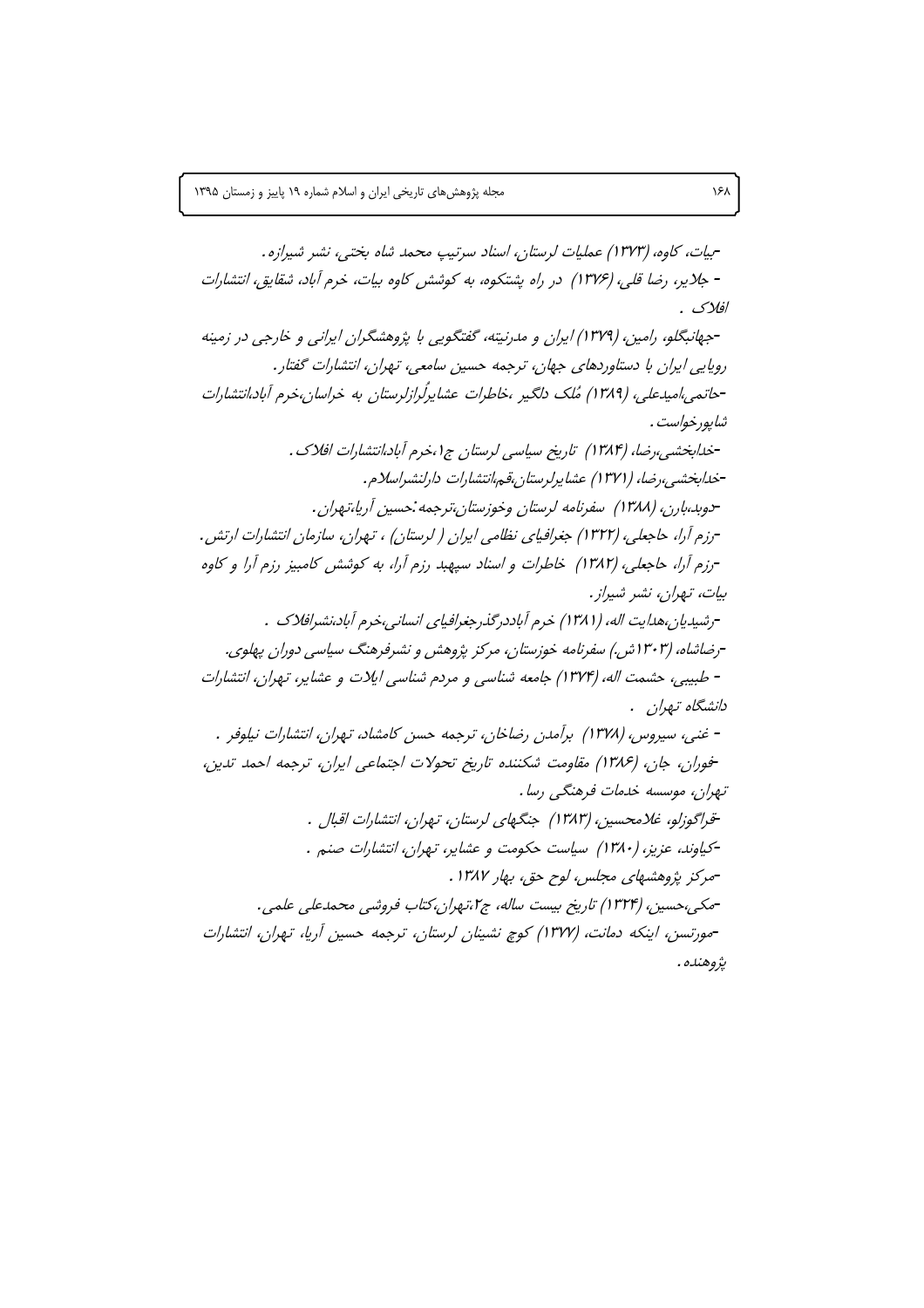ج)روزنامه ها

-روزنامه اطلاعات، ۸ آبان ۱۳۰۲ ش، سال سوم، شماره ۶۱۸. -روزنامه اطلاعات، يكشنبه ، ٢٧ مرداد ١٣٠٨، سال چهارم . -روزنامه اطلاعات، ۲۶ آذر ۱۳۰۸، سال چهارم، شماره ۹۲۷ .

-روزنامه حبل المتين، ٢۵ ارديبهشت ١٣٠٢ ش، سال سي و ششم، شماره٢٣. -روزنامه حبل المتين، ١٠ دى ١٣٠٨، سال سى و ششم، شماره ١٥ .